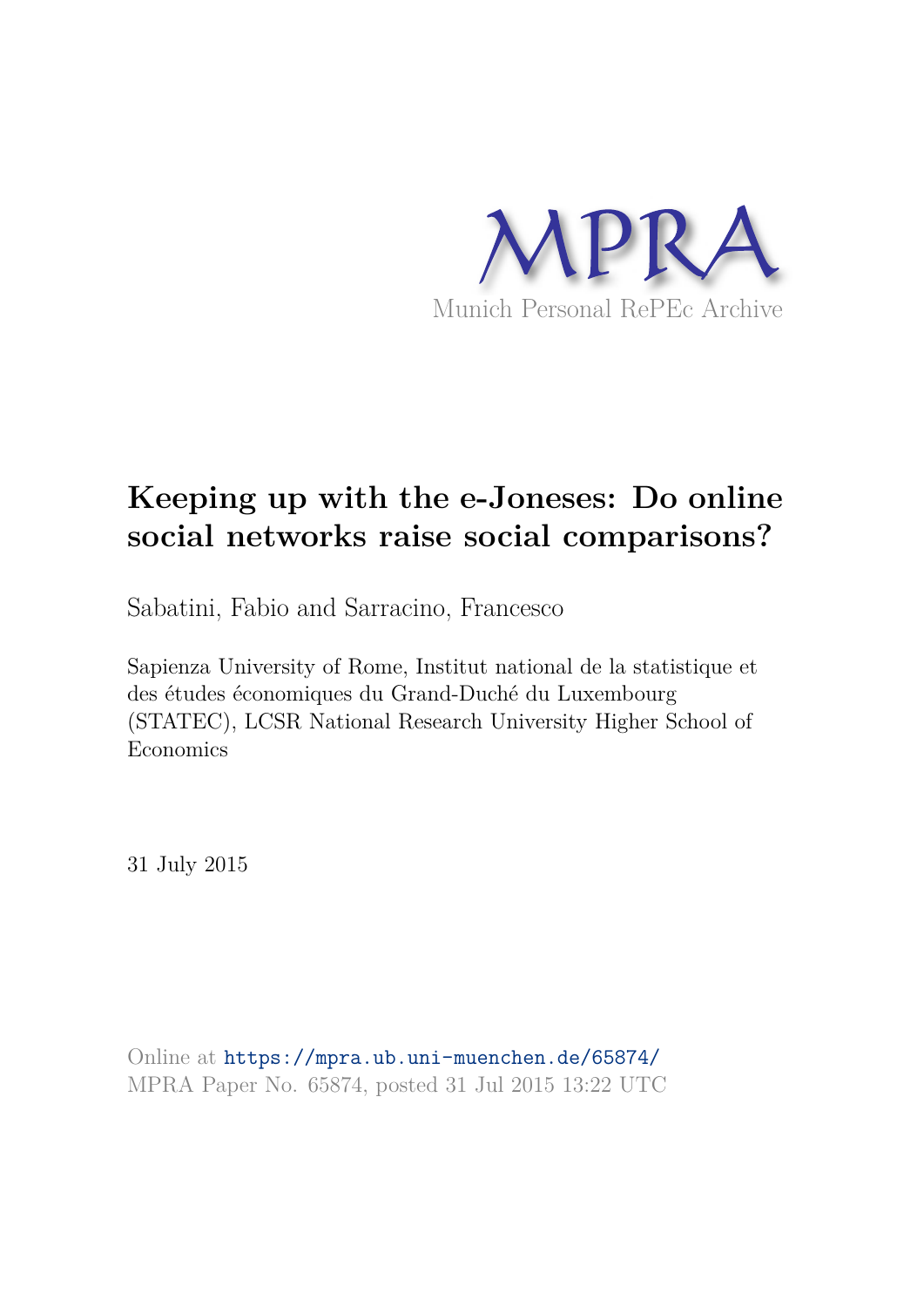## Keeping up with the e-Joneses: Do online social networks raise social comparisons?<sup>∗</sup>

Fabio Sabatini†‡and Francesco Sarracino§

July 31, 2015

#### Abstract

Online social networks such as Facebook disclose an unprecedented volume of personal information amplifying the occasions for social comparisons. We test the hypothesis that the use of social networking sites (SNS) increases people's dissatisfaction with their income. After addressing endogeneity issues, our results suggest that SNS users have a higher probability to compare their achievements with those of others. This effect seems stronger than the one exerted by TV watching, it is particularly strong for younger people, and it affects men and women in a similar way.

Keywords: social networks; social networking sites; social comparisons; satisfaction with income; relative deprivation.

JEL classification codes: D03; L31

<sup>∗</sup>The article was prepared within the framework of a subsidy granted to the HSE by the Government of the Russian Federation for the implementation of the Global Competitiveness Program. The usual disclaimers apply.

<sup>†</sup>Department of Economics and Law, Sapienza University of Rome, Italy, and LCSR National Research University Higher School of Economics, Russian Federation.

<sup>&</sup>lt;sup>‡</sup>Corresponding author. Postal address: Sapienza Università di Roma, Facoltà di Economia, via del Castro Laurenziano 9, 00161, Roma, Italy. E-mail: fabio.sabatini@uniroma1.it

 $\S$ Institut national de la statistique et des études économiques du Grand-Duché du Luxembourg (STATEC), and LCSR National Research University Higher School of Economics, Russian Federation. E-mail: Francesco.Sarracino@statec.etat.lu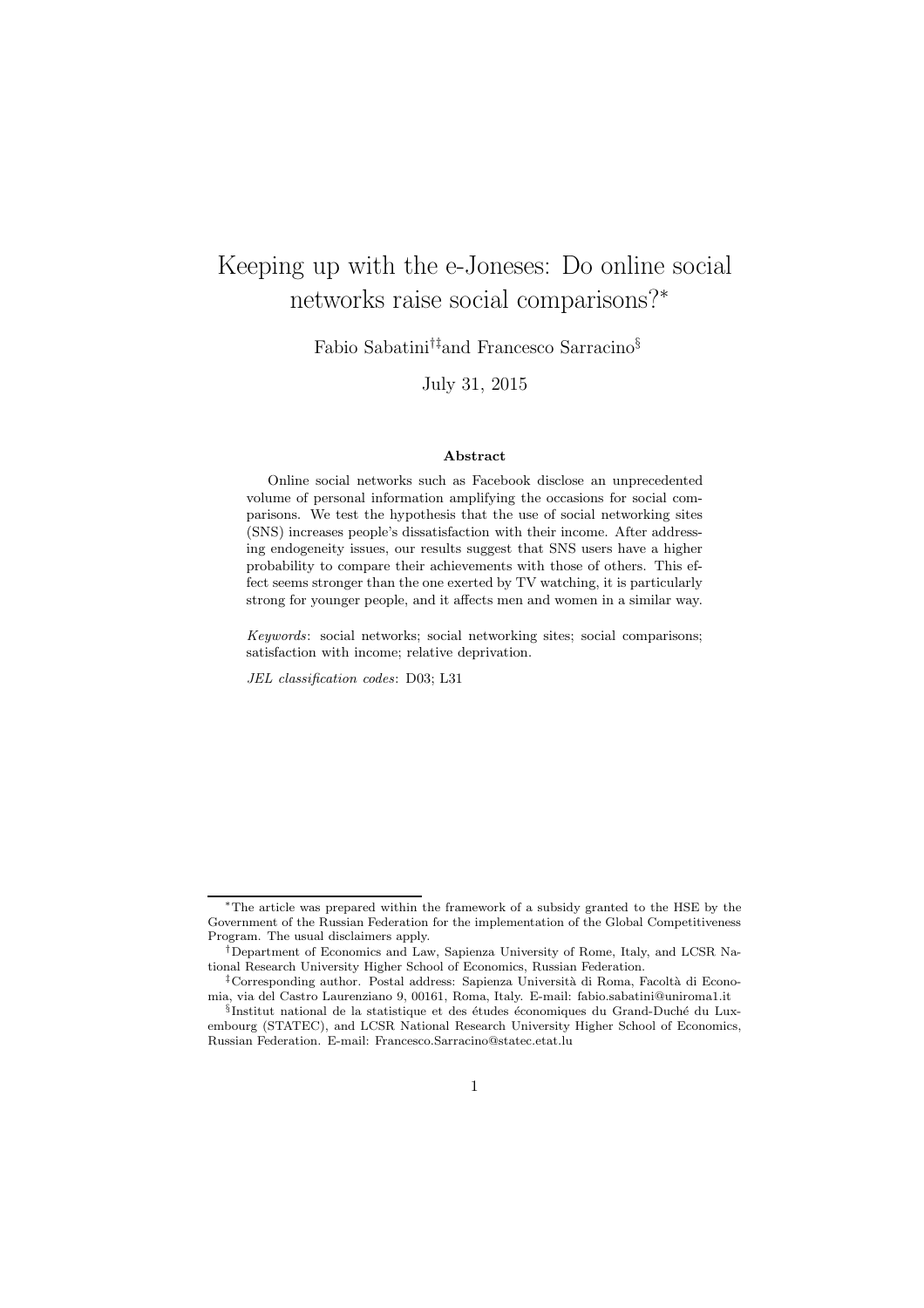### 1 Introduction

An old way of saying states: "The neighbour's grass is always greener". People have the innate tendency to track their progress and assess their self-worth by comparing themselves to others. As a result, satisfaction strongly depends on the possessions and achievements of individuals belonging to the so-called reference group. A reference group is the set of people that individuals use as a yardstick for evaluating themselves and their achievements. For example, they could be neighbours, colleagues, or people in the upper class – in other words, all those with whom people compare and to whom they wish to resemble.

The action of comparing oneself with others in a reference group in order to evaluate or to enhance some aspects of the self is known as "social comparison". Such behaviour affects a variety of economic choices including consumption, investments in human capital, effort in the workplace, risk taking, and contribution to the provision of public goods just to name a few (Linde and Sonnemans, 2012; Cohn et al., 2014; Gamba et al., 2014). In addition, social comparisons are a fundamental determinant of life satisfaction (Clark and Oswald, 1996; Ferrer-i Carbonell, 2005; D'Ambrosio and Frick, 2007).

The possibility to compare oneself with others relies on the availability of information about the lives of others. A few economic studies have analysed how the ability of mass media to provide information on alternative lifestyles may in some way undermine self-esteem and well-being. Bruni and Stanca (2006) and Hyll and Schneider (2013) analysed the role of television. Clark and Senik (2010) were the first to incidentally address the role of Internet access in a broader study about the intensity and direction of income comparisons. Lohmann (2015) systematically explored the effect of information and telecommunication technologies (ICT) with a specific focus on Internet access.

We add to this literature by testing the hypothesis that the use of social networking sites (SNS) such as Facebook raises people's tendency to compare themselves to others. We argue that online social networks, in fact, disclose an unprecedented volume of personal information that might be a powerful source of social comparisons. Our contribution bridges two literatures. The first one was developed by economists who dealt with the roots of social comparisons (Stutzer, 2004; Bruni and Stanca, 2006; D'Ambrosio and Frick, 2007). We add to these works by conducting the first study of the role of online social networks. The second literature encompasses psychological studies that considered the extent to which using Facebook prompts feelings of frustration and dissatisfaction in small and limited samples of users, generally composed of undergraduate students attending specific colleges (de Vries and Kühne, 2015; Lim and Yang, 2015; Tandoc et al., 2015).

Previous studies on social comparisons have found that, on average, individuals report comparing themselves to others about once per day (Wheeler and Miyake, 1992). There are several reasons to believe that this average may have increased with the increasing penetration of Facebook into users' daily life. First, users are likely to experience an extension of their reference group. Most users have Facebook "friends" who are actually past friends or distant acquain-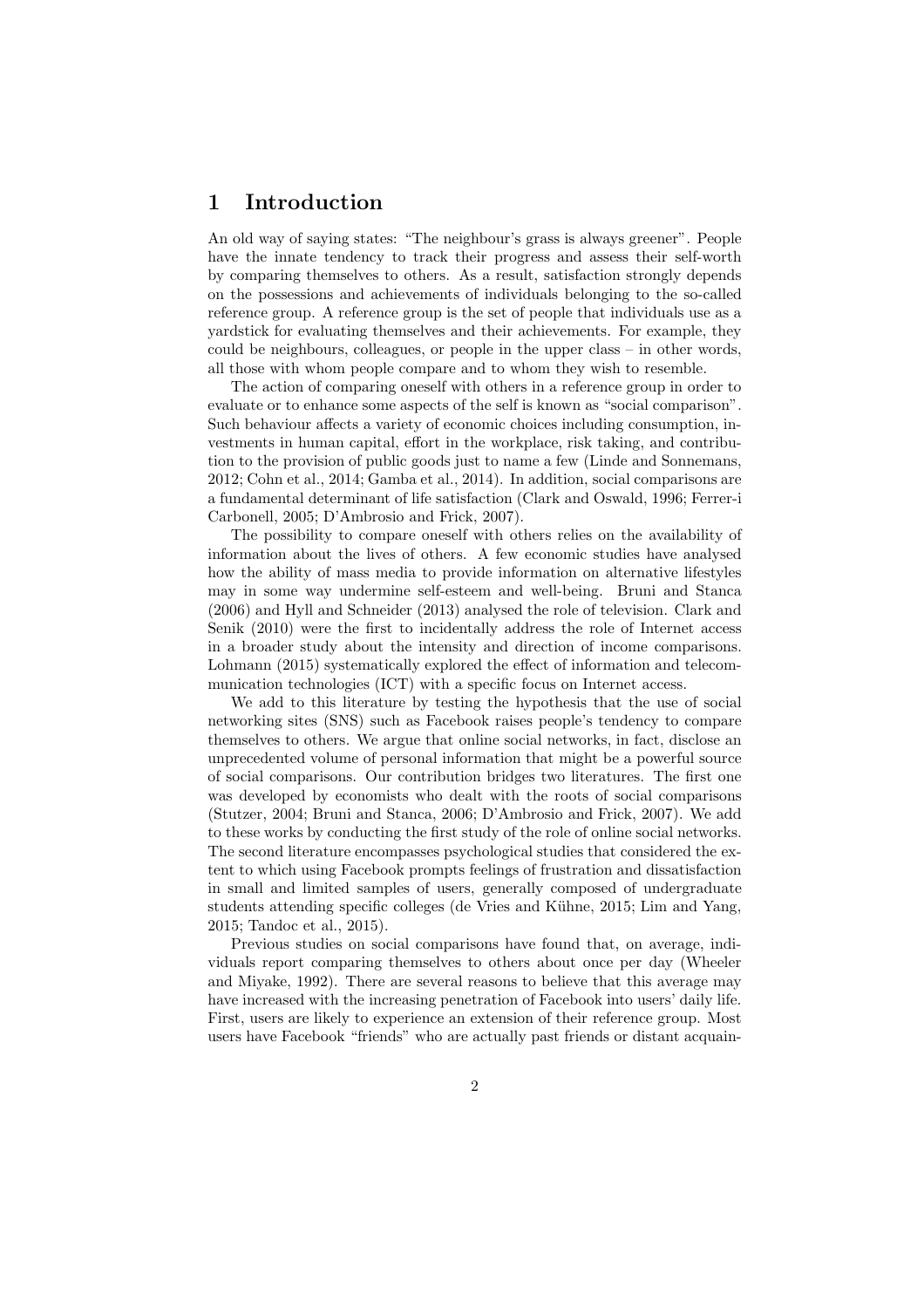tances, whose information would not be as readily, if at all, accessible without Facebook. Several studies, in fact, have provided evidence that Facebook allows the crystallization of weak or latent ties that might otherwise remain ephemeral (see for example Ellison et al., 2007; Antoci et al., 2015).

Moreover, because most Facebook users allow all "friends" unrestricted viewing of their profiles (Pempek et al., 2009), individuals often have access to a large amount of information about even their most distant acquaintances. These posts may form the basis for numerous social comparisons.

Second, Facebook allows a more efficient access to information about "friends" compared to offline interactions. While individuals may not meet or engage in face-to-face conversations with even close friends on a daily basis, Facebook allows individuals to keep in touch with, and monitor the activities of, numerous friends multiple times a day, even when those friends are in different locations.

Most importantly, online social networks not only offer more frequent opportunities for comparison, but they also offer more opportunities for upward comparisons, i.e. towards those who look better off. This is due, in particular, to the prevalently positive nature of information that people choose to display on Facebook. Psychological studies have shown that Facebook tends to serve as an onslaught of idealized existences – babies, engagement rings, graduations, new jobs, consumption of expensive goods and services such as cars and vacations – that invites upward social comparisons at a rate that can make "real life" feel like just a grey routine. This evidence is supported by studies finding that heavy Facebook users were more likely to agree that others were "happier" and "had better lives" than individuals who used the site less frequently (Chou and Edge, 2012). This evidence indicates that Facebook does leave users with a positively-skewed view of how others are doing, which can be a source of frustration and dissatisfaction with own life.

Our analysis is based on the 2010, 2011, and 2012 waves of the Multipurpose Household Survey (MHS) provided by the Italian National Institute of Statistics (Istat). The survey includes individual level information about people's participation in SNS, a proxy of social comparisons, as well as a number of individual level control variables. To explore the association between the use of online social networks and social comparisons, we use a standard ordered probit regression model. Moreover, to account for possible endogeneity issues, we exploit the availability of fast Internet access across Italian regions – which is related to the orographic features of the territory that determined the technological characteristics of the pre-existing voice telecommunication infrastructures. Our results suggest that SNS users have a higher probability to compare their achievements with those of others. This effect seems stronger than the one exerted by TV watching, it is particularly strong for younger people, and it affects men and women in a similar way.

The paper begins by providing the motivation of the study and briefly reviewing the literature (Section 2). We then describe our data and empirical strategy in Section 3. In Section 4 we present and discuss our results. Section 5 concludes.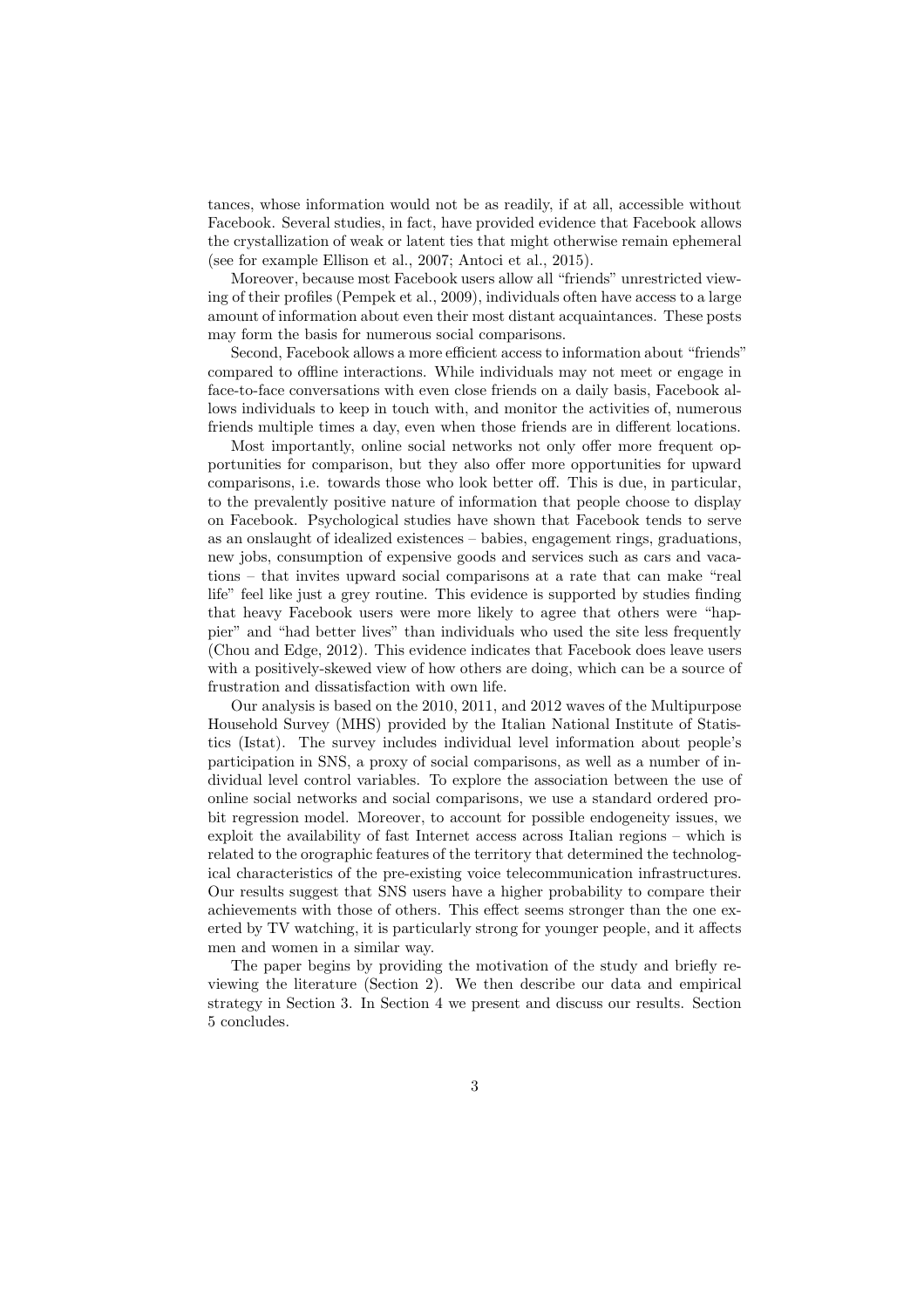#### 2 Related literature

In economics, the study of the satisfaction and dissatisfaction driven by social comparisons can be traced back to the very origins of the concept of utility. As Bentham (1781) used it, utility refers to pleasure and pain, the "sovereign masters" that "point out what we ought to do, as well as determine what we shall do" (Kahneman et al., 1997). Bentham explained how the pleasures and pains enjoyed and suffered by others are fundamental sources of human satisfaction and dissatisfaction. "The pleasures of malevolence are the pleasures resulting from the view of any pain supposed to be suffered by the beings who may become the objects of malevolence". "The pains of malevolence are the pains resulting from the view of any pleasures supposed to be enjoyed by any beings who happen to be the objects of a man's displeasure" (Bentham, 1781, pp. 37-40).

Marx explained the relative nature of utility in his early work on wage, labour, and capital: "Our wants and pleasures have their origin in society; we therefore measure them in relation to society; we do not measure them in relation to the objects which serve for their gratification. Since they are of a social nature, they are of a relative nature" (Marx, 1847, p. 45). A few years later, Veblen (1899) introduced the concept of 'conspicuous consumption', serving to impress other persons.

Nevertheless, the term social comparison was not introduced until the classic paper by Festinger (1954) in which the author explained the role of social comparisons in evaluating own opinions and abilities: "To the extent that objective, non-social, means are not available, people evaluate their opinions and abilities by comparison respectively with the opinions and abilities of others" (p. 118). Festinger also implicitly introduced the concepts of downward and upward comparisons (which were later formalized by Wills (1981)) by arguing that "The tendency to compare oneself with other specific person decreases as the difference between his ability or opinions and one's own increases" (p. 120). For example, an undergraduate student in an average college does neither compare herself to inmates of an institution for feeble minded (which would be a "downward comparison"), nor to colleagues attending a PhD programme in a top university ("upward comparison"). In fact, comparisons with so distant others would necessarily be inaccurate.

Yet, it was Duesenberry (1949) the first one to empirically test the importance of relative income for utility. His results suggested that upward comparisons overcome downward comparisons in determining people's aspirations and satisfaction. Aspirations, in fact, tend to be above the level already reached. As a result, wealthier people impose a negative externality on poorer people, but not vice versa.

Wheeler and Miyake (1992) explained that comparisons about performance (also called "similar comparisons") are more frequent between close friends. Upward and downward comparisons (also called "dissimilar comparisons"), on the other hand, are more frequent in more distant relationships. This kind of comparison is more likely to occur in online social networks than in face-to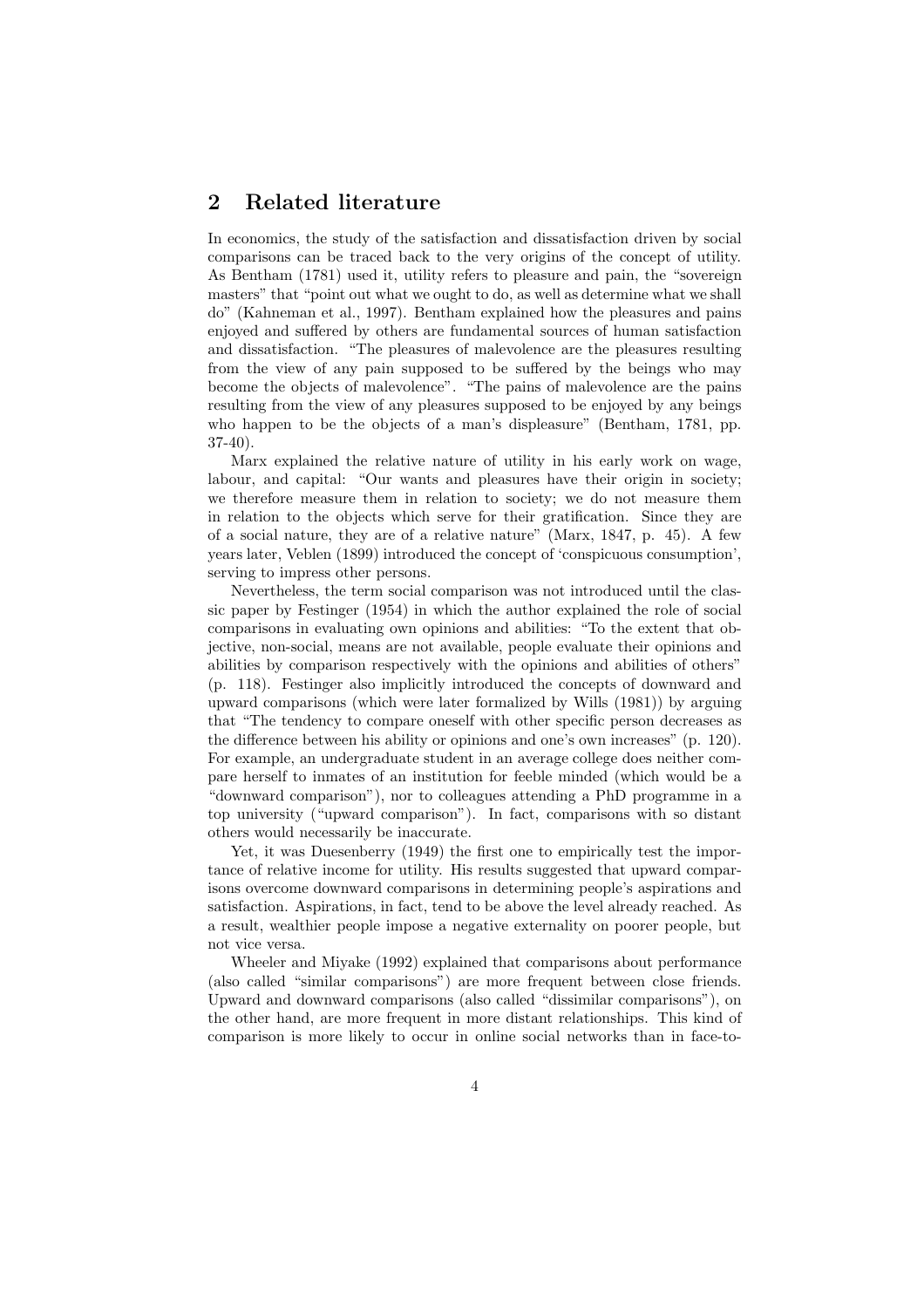face interactions, since SNS like Facebook allow users to interact with – or to silently observe the lifestyles of – distant others such as friends of friends, distant acquaintances or public figures.

Brickman and Bulman (1977) suggested that close friends generally want to avoid upward and downward comparisons because they are concerned with the negative feelings that they might prompt. This may result in a particular delicacy in reporting about specific life events or achievements in face-to-face conversations with friends. For example, a happily married individual may want to use tact in talking about her marriage to a friend who has just divorced. SNS-mediated interactions, on the other hand, usually start with the unilateral sharing of information with an indistinct audience. In this context, individuals are less likely to be concerned with specific friends' feelings. The simplified forms of communication offered by SNS – such as the acts of posting a "status" or sharing a photo – offer less ways to adopt delicacy and tact in dealing with others. In addition, Facebook research has proved that most users tend to overshare the bright side of their lives – e.g. consumption of vacations, culture, or expensive goods and services – to impress others and to attain or maintain a given social status.

Even if face-to-face interaction provides many opportunities to witness the conspicuous consumption of friends, SNS-mediated interaction offers way more chances to acquire detailed information about friends', acquaintances', as well as distant or unknown others' lifestyles. For SNS users, it is virtually impossible to avoid seeing such information because of the very nature of the news feed, in which "friends" post their "status" on a regular basis.

The empirical literature has operationalized the concept of social comparisons through measures of income aspirations, relative deprivation, and dissatisfaction with income. The first tests of the role of social comparisons suggested that individuals' income aspirations are influenced by face-to-face interactions. Using a cross-section of Swiss survey data, Stutzer (2004) showed that a higher income level in the community determines higher individual aspiration levels, and that the discrepancy between income and aspiration matters for well-being. The more an individual interacts with her neighbours, the more the income situation of the community where she lives matters in defining her aspirations.

Bruni and Stanca (2006) used World Values Survey (WVS) data to analyse the effect of television, an agent of consumption socialization, on income aspiration. Their results indicate that the effect of income on subjective well-being is significantly lower for heavy-TV viewers. Bruni and Stanca explain that "by watching TV people are overwhelmed by images of people richer and wealthier than they are. This contributes to shifting up the benchmark for people's positional concerns: income and consumption levels are compared not only to those of their actual social reference group, but also to those of their virtual reference group, defined and constructed by television programs. As a consequence, television viewing makes people less satisfied with their income and wealth levels" (2006, p. 213).

If television, a unidirectional mass medium that provides relatively limited information about the lives of others, affects income aspirations and viewers'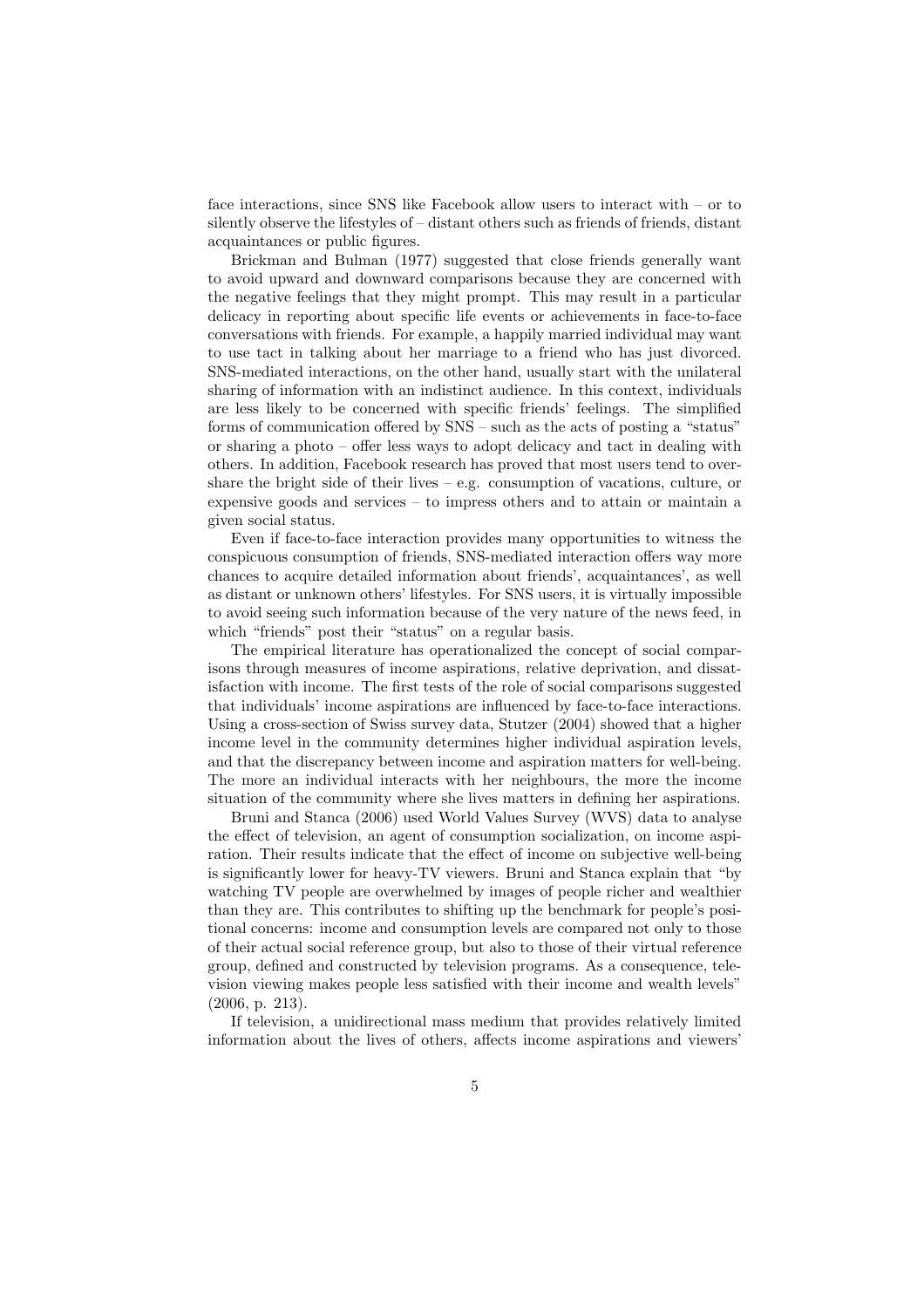satisfaction with their income, it stands to reason that online social networks, which allow interactive communication and provide an unprecedented volume of personal information, might affect income aspirations even more.

Surprisingly, the role of social media has never been analyzed before in economics. Based on data drawn from the third wave of the European Social Survey, Clark and Senik (2010) found that individuals with Internet access tend to attach greater importance to income comparisons. Using panel data from the European Union Statistics on Income and Living Conditions (EU-SILC), Lohmann (2015) found stated material aspirations to be significantly positively related to fast-Internet access. Lohmann also reported cross-sectional evidence from the WVS suggesting that people who regularly use the Internet as a source of information derive less satisfaction from their income. Due to lack of data, these authors could not assess how material aspirations relate to the use of online social networks.

A few psychological studies have assessed the possible effects of Facebook on users' self-esteem, feelings of deprivation, and subjective well-being. Based on an online survey of 736 college students recruited via email from a large Midwestern university, Tandoc et al. (2015) found that the use of Facebook triggers feelings of envy, which expose users to the risk of depression. Lim and Yang (2015) used the survey responses of 446 university students attending a Korean university to study the emotional effect of social comparisons occurring in a SNS environment. Their results suggest that a predominant activity in SNS is making social comparisons with public figures and that such comparisons trigger a range of emotional responses including envy and shame. Based on a survey administered to 231 young adults recruited by two students at the University of Amsterdam through their online social networks, de Vries and K¨uhne (2015) found that Facebook use was related to a greater degree of negative social comparison, which was in turn related negatively to self-perceived social competence and physical attractiveness. The main limitation of this body of research resides in the use of small, delimited and biased samples, in most cases composed of self-selected groups of undergraduate students attending specific colleges. Our study is the first to provide an assessment of the relationship between SNS use and social comparisons in a large and nationally representative sample.

#### 3 Data and empirical strategy

We used a pooled cross-section of data drawn from the 2010, 2011 and 2012 waves of the MHS provided by the Istat. The MHS sample includes approximately 20,000 households, corresponding to nearly 48,000 individuals, and it provides, among others, information on Italians' social interactions habits.

To measure social comparisons, we use a proxy capturing people's dissatisfaction with their income. Income satisfaction is, indeed, strongly correlated with relative deprivation (D'Ambrosio and Frick, 2007, 2012) and several studies used financial dissatisfaction as a proxy of social comparisons (see for example Brockmann et al., 2009). Seminal work in psychology theorized that dissatis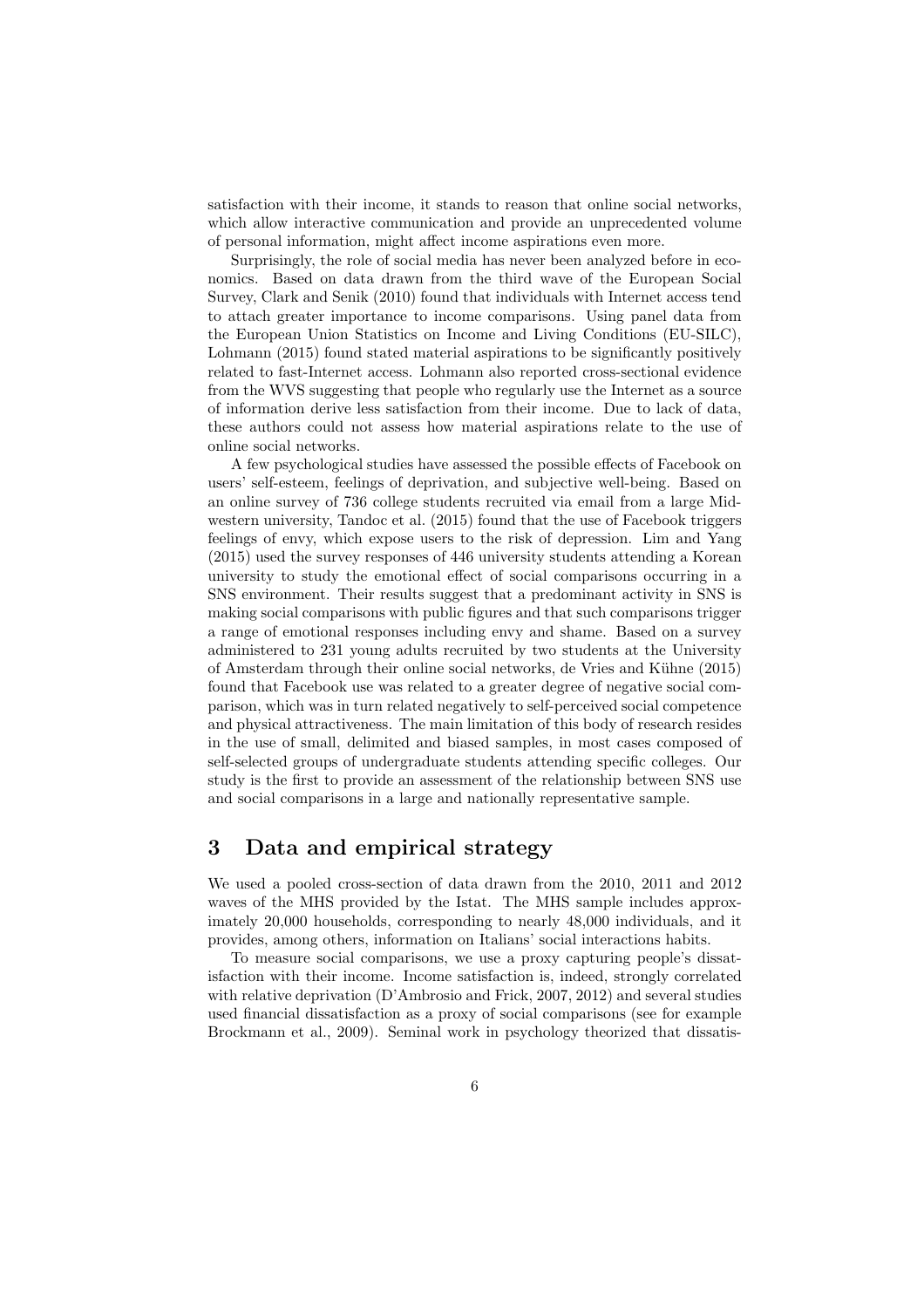faction is tightly linked to social comparisons. For example, in their pioneer study on the attitudes of American soldiers during World War II, Stouffer et al. (1949) found that soldiers' feelings of dissatisfaction with their own condition were less related to the actual degree of hardship they experienced than to the situation of the unit or group to which they compared themselves. In other words, dissatisfaction basically depends on social comparison. More recently, economic studies have ascertained that satisfaction with income and subjective well-being is driven by the gap between the individual's income and the incomes of all individuals richer than him (Clark and Oswald, 1996; Bossert and D'Ambrosio, 2006; D'Ambrosio and Frick, 2007, 2012).

Income satisfaction was measured by the MHS through responses to the question: "How satisfied do you feel with your financial conditions?", where possible responses were "very satisfied", "fairly satisfied", "not much satisfied" and "not at all satisfied". The scale of the answers has been reverted so that higher scores stand for more dissatisfaction. Income dissatisfaction among Italian macro-regions is highest in Southern Italy and in the islands: it varies between 2.27 and 2.57 in the North, 2.58 and 2.64 in the Center and 2.64 and 2.88 in the South (on a 4-points scale). People in North-Eastern regions tend to report the lowest income dissatisfaction. Additionally, the average level of income dissatisfaction increased almost everywhere between 2010 and 2012 (see figure 1 and table 5 in the Appendix).



Figure 1: Distribution of dissatisfaction with income in Italy in 2010, 2011, and 2012.

The use of SNS was measured through a binary variable capturing respon-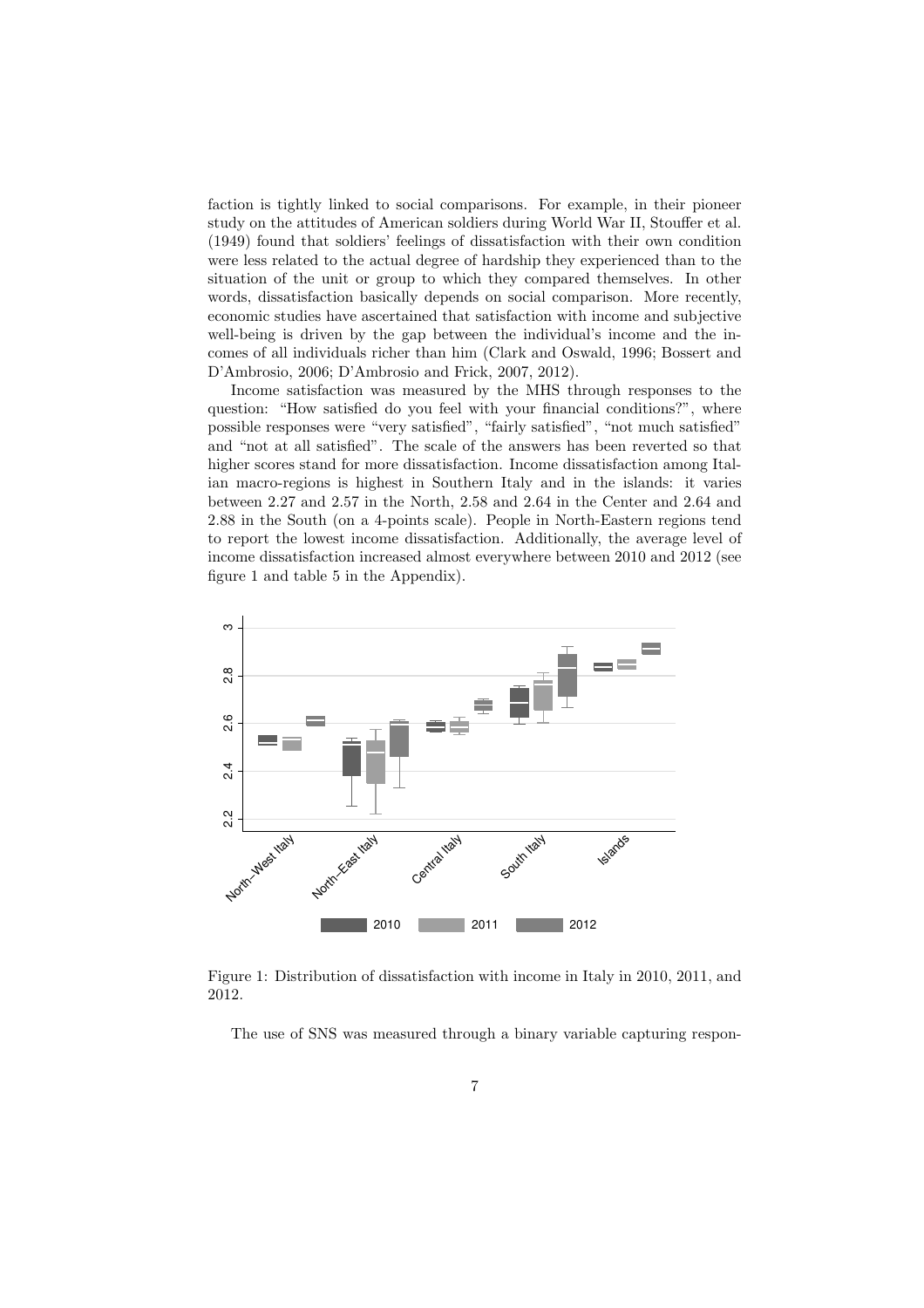dents' use of online social networks such as Facebook and Twitter. Unfortunately, MHS data neither distinguish between Facebook and Twitter, nor contain information about the activities that users actually perform on these networks.

Since financial dissatisfaction, our dependent variable, is ordered in 4 categories, we adopt a standard ordered probit model. Formally, our baseline equation is as follows:

Income dissatisfactor<sub>i</sub> =

\n
$$
\begin{cases}\n1 & \text{if } y_i \leq 0, \\
2 & \text{if } 0 < y_i \leq c_1, \\
3 & \text{if } c_1 < y_i \leq c_2, \\
4 & \text{if } c_4 < y_i.\n\end{cases}\n\tag{1}
$$

where  $0 < c_1 < c_2 < c_3 < c_4$ ;

the index  $i$  stands for individuals;

and  $c_1$  -  $c_4$  are unknown parameters to be estimated.

$$
Y_i = \alpha + \beta_1 \cdot f b_i + \boldsymbol{\theta} \cdot \mathbf{X_i} + \varepsilon_i, \varepsilon_i \sim N(0, 1)
$$

 $Y_i$  is financial dissatisfaction,  $fb_i$  is the use of SNS,  $\boldsymbol{\theta}$  is a vector of parameters for the vector of control variables  $\mathbf{X}_i$  and  $\varepsilon_i$  is a vector of normally distributed errors with mean equal to zero and standard deviation equal to one. In all our regressions we account for possible heteroskedasticity of the errors using robust standard errors. The list of control variables includes:

- Fast Internet access, measured through the use of a broadband connection given by DSL or cable optical fibre. This control was included to test the hypothesis that broadband access raises material aspirations (Lohmann, 2015) and to obtain hints about whether this relationship may be driven by the use of online social networks.
- The frequency of meetings with friends, to check the possible relationship of face-to-face interactions with material aspirations (Stutzer, 2004).
- Age, gender, marital status, number of children in the household, education, and work status.
- The number of minutes spent on watching TV per day. This control was included to further test the hypothesis that television raises material aspirations (Bruni and Stanca, 2006).
- Macro-level controls including the real per capita GDP and the regional share of people active in volunteering activities. This variable was included to control for participation in associational activities that could provide people with opportunities of cooperative face-to-face interactions possibly capable of prompting social comparisons.

Descriptive statistics are reported in table 1.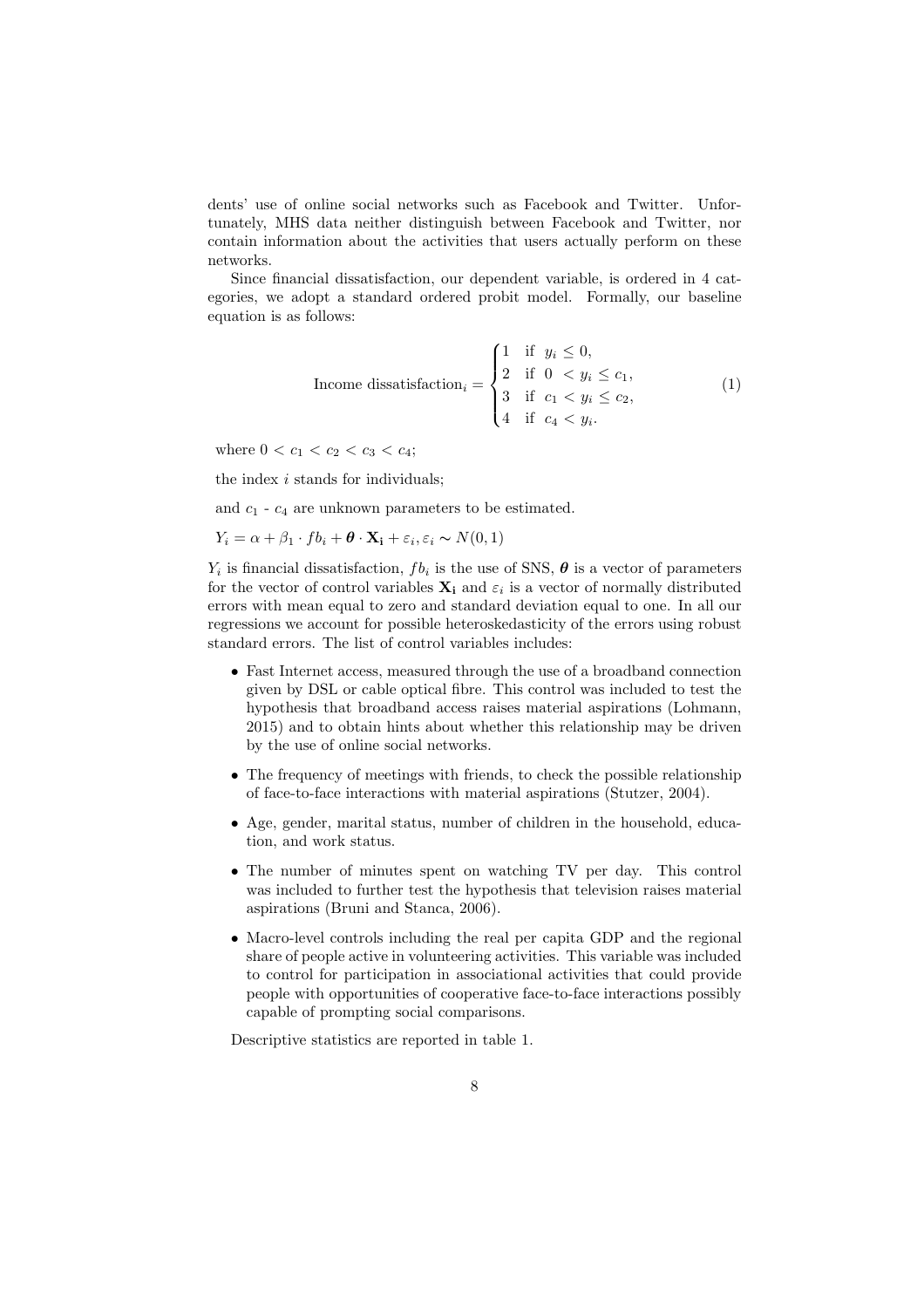| Table 1: Descriptive statistics. |
|----------------------------------|
|----------------------------------|

| variable                                    | mean   | sd     | min              | max            | obs   |
|---------------------------------------------|--------|--------|------------------|----------------|-------|
| income dissatisfaction                      | 2.612  | 0.750  | $\mathbf{1}$     | $\overline{4}$ | 81499 |
| online networking                           | 0.460  | 0.498  | $\theta$         | 1              | 38941 |
| women                                       | 0.514  | 0.500  | $\theta$         | 1              | 83092 |
| age                                         | 49.45  | 18.25  | 18               | 90             | 83092 |
| age squared $/100$                          | 27.79  | 18.99  | 3.240            | 81             | 83092 |
| minutes spent watching TV                   | 5.048  | 0.579  | 2.303            | 6.835          | 62602 |
| marital status                              | 1.954  | 0.842  | 1                | 4              | 83092 |
| educational status                          | 2.574  | 0.774  | 1                | 5              | 83092 |
| occupational status                         | 2.816  | 2.042  | $\mathbf{1}$     | 7              | 83092 |
| number of children                          | 1.023  | 1.009  | $\theta$         | 7              | 83092 |
| modem                                       | 0.107  | 0.309  | $\theta$         | 1              | 48031 |
| DSL                                         | 0.581  | 0.493  | $\boldsymbol{0}$ | 1              | 48031 |
| fiber                                       | 0.0149 | 0.121  | $\overline{0}$   | $\mathbf 1$    | 48031 |
| satellite                                   | 0.0755 | 0.264  | $\Omega$         | $\mathbf 1$    | 48031 |
| 3G                                          | 0.0244 | 0.154  | $\theta$         | 1              | 48031 |
| USB                                         | 0.178  | 0.382  | $\theta$         | 1              | 48031 |
| mobile                                      | 0.0193 | 0.138  | $\theta$         | 1              | 48031 |
| fast internet connection                    | 0.596  | 0.491  | $\theta$         | 1              | 48031 |
| real GDP per capita (thousands $\in 2005$ ) | 22.95  | 5.730  | 14.58            | 30.77          | 83092 |
| regional share of volunteers                | 0.104  | 0.0436 | 0.0537           | 0.231          | 83092 |
| region                                      |        |        | 10               | 200            | 83092 |
| year                                        |        |        | 2010             | 2012           | 83092 |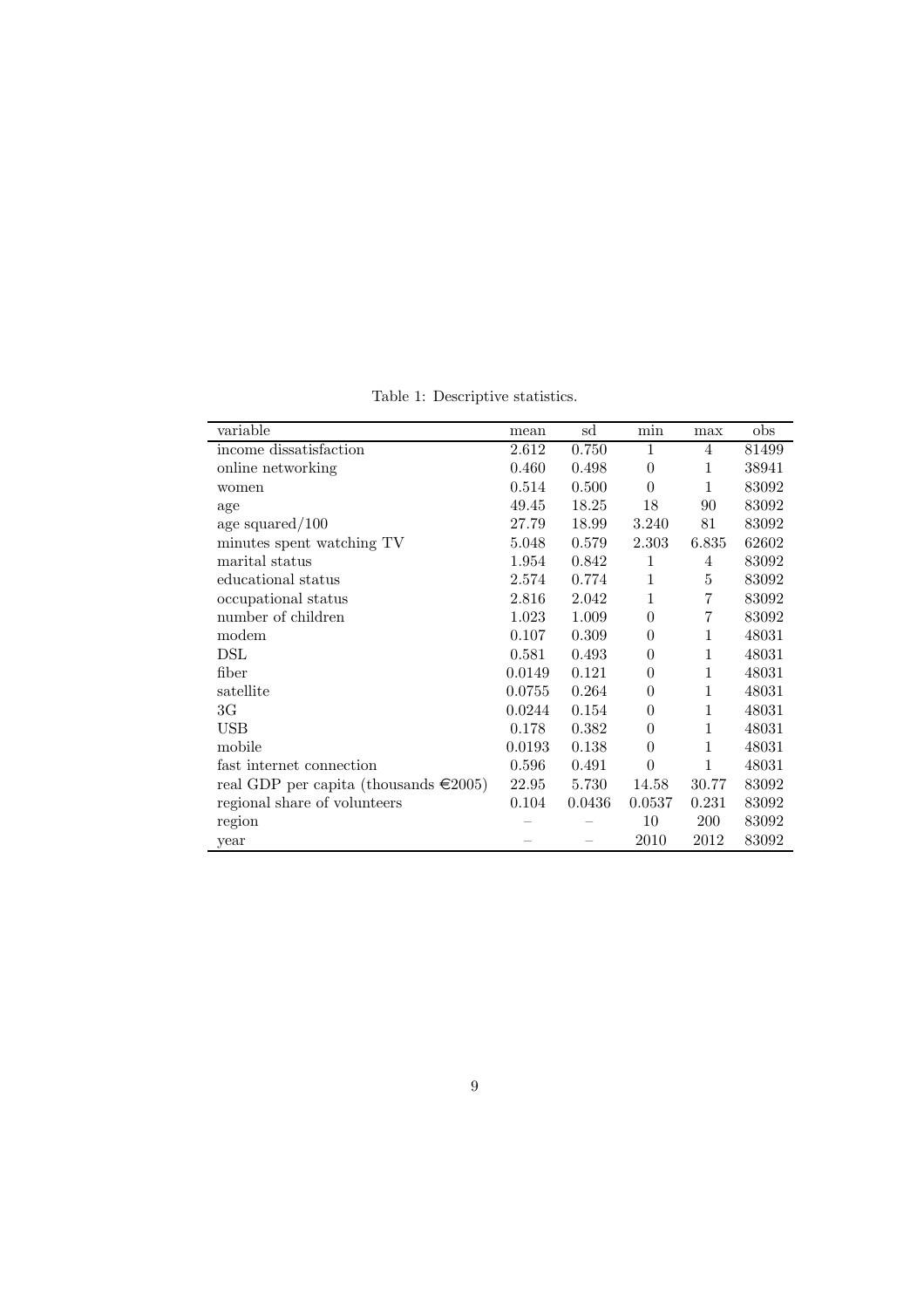#### 3.1 Endogeneity issues

The coefficients from equation 1 indicate the sign and magnitude of partial correlations among variables. However, we cannot discard the hypothesis that the use of SNS is endogenous to dissatisfaction with income. Personal characteristics such as, for example, a tendency for depression, may be correlated with both the use of SNS and our dependent variable. In addition, reverse causality might also arise. For example, dissatisfied people may want to use online social networks with the purpose of looking for new opportunities to improve their financial situation.

To deal with such problems, we follow the strategy implemented in Sabatini and Sarracino (2014, 2015) and turn to instrumental variables estimates using a two stage least squares (2SLS) model where, in the first stage, we instrument the use of SNS.

We identified two instruments:

- 1. The percentage of the population for whom a DSL connection was available in respondents' region of residence according to data provided by the Italian Ministry of Economic Development. DSL (digital subscriber line, originally digital subscriber loop) is a family of technologies that provides Internet access by transmitting digital data over the copper wires of a traditional local telephone network. Basically, it is a way to improve the speed of data transmission through old telephonic infrastructures.
- 2. A measure of the digital divide given by the percentage of the region's area that was not covered by optical fibre, elaborated from data provided by The Italian Observatory on Broadband. Optical fibre permits transmission over longer distances and at higher speed than DSL.

Both instrumental variables were measured in 2008, two years before the first wave of the Multipurpose Household Survey, which we employ in our study.

Even if DSL technology relies on the transmission of data over the user's copper old telephone line, the existence of a telephone infrastructure is just a necessary and not a sufficient condition for the availability of broadband. What matters is the so-called 'local loop', i.e. the distance between final users' telephone line and the closest telecommunication exchange or 'central office'. The longer the copper wire, the less bandwidth is available via this wire. If the distance is above a certain threshold (approximately 4.2 kilometres), then the band of the copper wires serving telephone communications cannot be wide enough to support a broadband connection (Campante et al., 2013). When traditional telephone infrastructures were built, the length of copper wires was exogenously determined by the orographic features of the territory. If there were natural obstacles between users' telephone lines and the central office – such as, for example, a hill or a lake – then the length was likely to exceed the 4.2 kilometres threshold (Between, 2006; Ciapanna and Sabbatini, 2008). It seems therefore reasonable to assume that the 2008 level of regional DSL coverage cannot per se exert a direct influence on individuals' income dissatisfaction and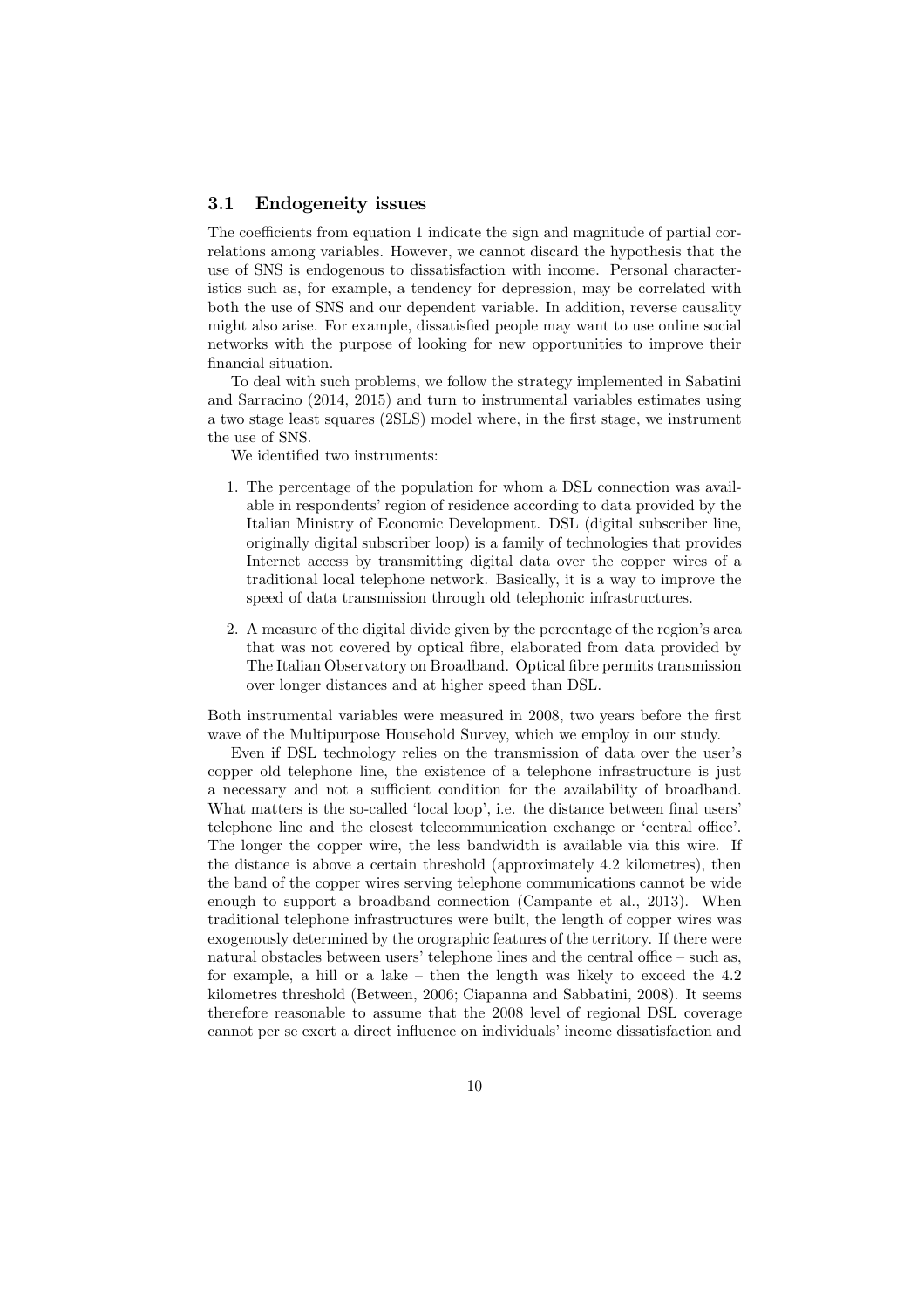that the influence of broadband coverage on the dependent variable actually depends on the extent to which accessing broadband allows Internet-mediated communication – which in turn is a source of social comparisons.<sup>1</sup>

As for the second instrument, when the broadband connection cannot be implemented through pre-existing copper wires, it is necessary to turn to an optical fibre-based technology to provide fast-Internet. The possibility and the costs of installing this type of infrastructure, however, even more strongly rely on the exogenous characteristics of the natural environment. Differently from DSL, in fact, optical fibre entails the need to install new cables underground. This involves excavation works, which are expensive and generally delay or even prevent the provision of broadband in the area. As for DSL, orographic differences between regions must be considered as a 'natural' cause of the variation in access to fibre across regions that is exogenous to people's social interactions habits and cannot be driven by their preference for online networking. The tests of over-identifying restrictions support the assumption of the orthogonality of the instruments.

For any given set of orographic characteristics of an area, the provision of broadband – whether through DSL or optical fibre technology – may also have been influenced by some socio-demographic factors that affected the expected commercial return on the provider's investment, such as population density, per capita income, the median level of education and the local endowments of social capital. These characteristics may correlate with our outcomes of interest in ways that could confound causal interpretation. To account for possible confounding effect, we included the regional level of per capita GDP, the regional share of volunteers, and a set of regional fixed effects to account for time invariant unobserved regional heterogeneity.

To instrument the use of SNS, we employ a 2SLS model. The first step can be written as:

$$
fb_i = \begin{cases} 0 & \text{if } y_i \le 0, \\ 1 & \text{if } y_i > 0. \end{cases}
$$
 (2)

where  $f b_i = \pi_1 + \pi_2 \cdot z_1 + \pi_3 \cdot z_2 + \pi_4 \cdot \mathbf{X}_i + \nu_i, \nu_i \sim N(0, 1)$  and  $z_1$  and  $z_2$  are the two above-mentioned instruments.

The second step is as follows:

Income dissatisfactor<sub>i</sub> =

\n
$$
\begin{cases}\n1 & \text{if } y_i \leq 0, \\
2 & \text{if } 0 < y_i \leq c_1, \\
3 & \text{if } c_1 < y_i \leq c_2, \\
4 & \text{if } c_4 < y_i.\n\end{cases}\n\tag{3}
$$

where  $0 < c_1 < c_2 < c_3 < c_4$ ;

<sup>&</sup>lt;sup>1</sup>In Appendix B, we provide a map illustrating the orographic characteristics of the Italian territory and one showing the broadband coverage in 2007. The latter suggests that, in Italy, the most impervious territories are those with the worst broadband coverage.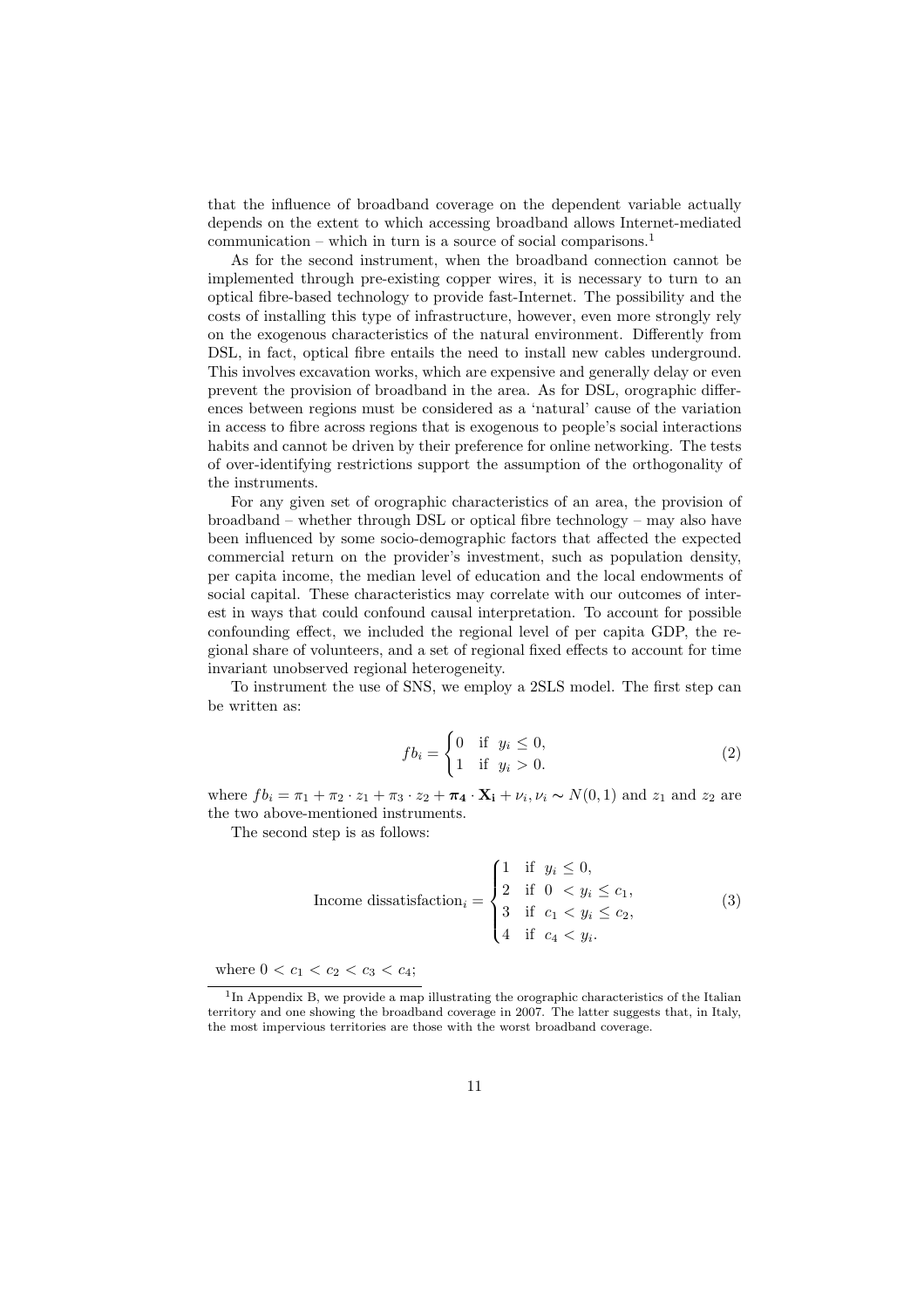the index  $i$  stands for individuals;

$$
Y_i = \alpha + \beta_1 \cdot f\hat{b}_i + \gamma_1 \cdot z_1 + \gamma_2 \cdot z_2 + \theta \cdot \mathbf{X_i} + \epsilon_i, \epsilon_i \sim N(0, 1)
$$

 $\hat{fb}_i$  is the predicted probability of using SNS from the first step and  $c_1-c_4$  are unknown parameters to be estimated.

As in model 1,  $\theta$  is a vector of parameters of the control variables  $X$ ;  $\beta_1$  is the coefficient of SNS use;  $\hat{fb}_i$  is the instrumented SNS use and  $\epsilon_i$  is the error term.

To perform these estimates we used a multi-equation conditional mixedprocess (CMP) estimator, as implemented by Roodman (2011). This technique allows adopting a different specification of the model in each stage. In the first stage, where the dependent variable was the use of SNS, we used a probit model. In the second stage, the relation of SNS use with the indicator of financial dissatisfaction was estimated through an ordered probit model.

#### 4 Results

Table 2 presents the estimates from equation 1. Online networking is significantly and positively correlated with income dissatisfaction, thereby suggesting that people who use SNS tend to be more dissatisfied with their income, ceteris paribus. On the contrary, the higher is the frequency of meetings with friends, the lower is the respondent's income dissatisfaction. Together these two results suggests that face-to-face and web-mediated interactions might exert different effects on people's attitude to make social comparisons. This result might be related to the fact that, while SNS allow users to come into contact with distant others, such as acquaintances, past friends, or friends of friends, face-to-face interactions generally take place with close friends. The latter may prefer to avoid upward and downward comparisons for a matter of tact and delicacy, in that they are likely to be concerned with the negative feelings that might be associated with comparisons, as suggested by Brickman and Bulman (1977).

Income dissatisfaction is also significantly and positively associated with the amount of time spent watching TV, which is consistent with previous findings documenting a major role of TV in raising people's material aspirations (Bruni and Stanca, 2006). As expected, broadband Internet is not significant, though positively associated with income dissatisfaction. This suggests that the significant and positive relation between fast Internet use and measures of social comparisons found by Clark and Senik (2010) and Lohmann (2015) may be due to the role of online social networks in providing personal information to their users. All the other control variables have the expected signs. Income dissatisfaction is significantly higher for people with poor health and for people leaving in large households. On the contrary, married people and higher educated ones tend to compare less with others. The coefficients of age and age squared document the existence of a U-shaped relationship between age and income dissatisfaction. Finally, we found that people living in richer regions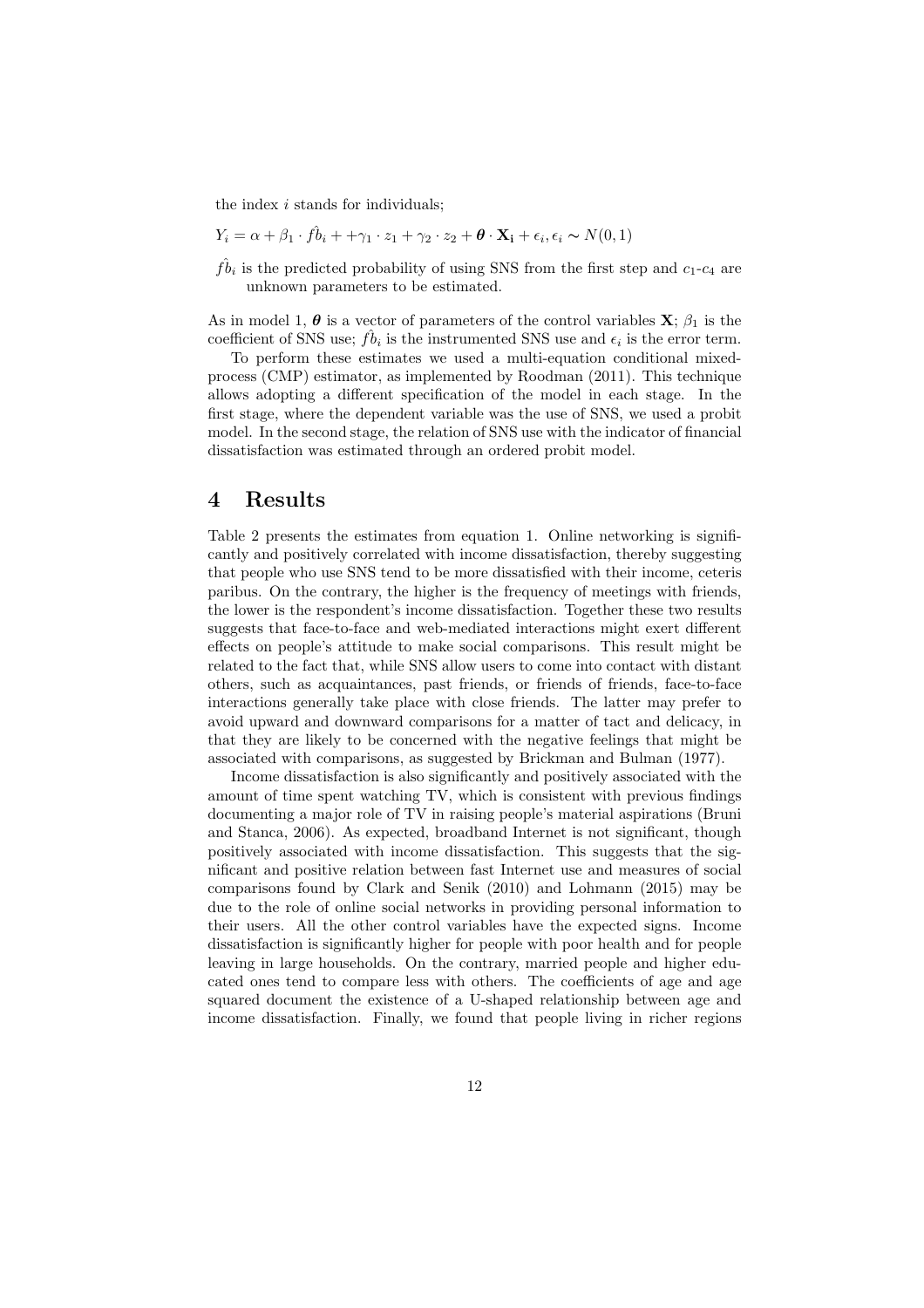tend to be less dissatisfied with their income, while we did not find any significant effect of the regional share of volunteers. These results hold after including regional fixed effects.

To address the endogeneity issues raised in Section 3.1, we turn to 2SLS estimates. Results are reported in table 3. Our two instruments are significantly and positively associated with the endogenous variable in the first stage. Additionally, the test of over-identifying restrictions confirms the validity of our instruments: as the coefficient of the Sargan test is not significant, we cannot reject the null hypothesis that the over-identifying restrictions are valid. The coefficient of online networking is positive and significant. This supports the hypothesis that the use of social networking sites increases people's propensity to compare themselves to others. The remaining coefficients confirm results from the ordered probit model (see table 2).

The upper right chart in figure 2 shows the marginal effects of the use of social networking sites on income dissatisfaction by age. The chart on the upper left allows to compare the same effects for people who do not use SNS. We notice a higher propensity to be dissatisfied with own income for older people. Yet, it is remarkable that, by each age, the marginal effect of using SNS on the probability of being very dissatisfied with own income is higher than the marginal effect for those who do not use social networks.

The charts in the lower part of figure 2 provide the marginal effects of using and not using social networks on the probability of being very satisfied with own income by age. The lines provide an information complementary to the one documented for income dissatisfaction: the probability of being very satisfied with own income decreases with age and the marginal effects are stronger for social networks' users.

Table 4 reports the marginal effects of the use of SNS on the probability of being dissatisfied with own income after the instrumented estimates. The coefficients are increasingly positive and significant for the categories "quite" and "a lot" which suggests that the use of SNS increases the probability that people report to be at least quite dissatisfied with their income. Similarly, the second coefficient suggests that using SNS strongly reduces the probability to be "a bit" dissatisfied with own income. The last coefficient, corresponding to the category "not at all", shows that using SNS slightly reduces the probability of declaring to be satisfied with own income: the coefficient is negative, but close to zero. In sum, marginal effects document an increasingly positive effect of using SNS on the probability of being very dissatisfied with own income.

Overall, present results suggest that the use of SNS raises people's propensity to compare to others, making them less satisfied with their income. In addition to supporting the claims that television watching raises material aspirations, our results add to the literature by highlighting the role of SNS and suggesting that previous findings about the role of broadband access in prompting social comparisons may actually be due to the use of SNS. Additionally, present results suggest that social networks play a major role in shaping people's tendency to compare to others. To illustrate this result, we compare the marginal effects of the use of SNS on income dissatisfaction with the marginal effects of TV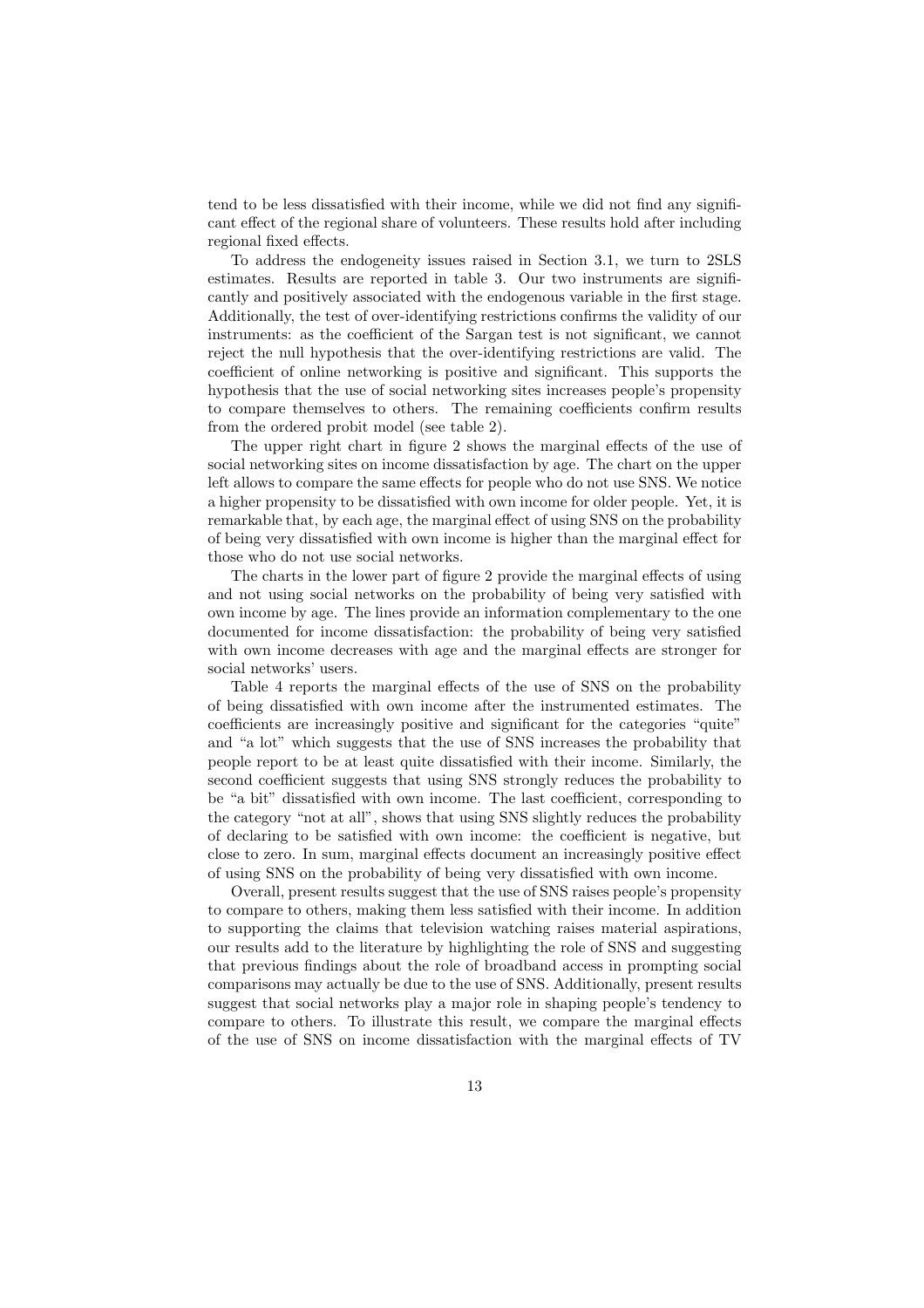|                                             | (1)          |           | (2)           |            | (3)           |            | (4)          |            |
|---------------------------------------------|--------------|-----------|---------------|------------|---------------|------------|--------------|------------|
| women                                       | $-0.0409**$  | $(-2.70)$ | $-0.0306*$    | $(-2.02)$  | $-0.0283*$    | $(-1.87)$  | $-0.0323*$   | $(-2.13)$  |
| age                                         | $0.0286***$  | (6.88)    | $0.0279***$   | (6.69)     | $0.0300***$   | (7.18)     | $0.0301***$  | (7.17)     |
| age squared/100                             | $-0.0366***$ | $(-7.77)$ | $-0.0360***$  | $(-7.63)$  | $-0.0369***$  | $(-7.83)$  | $-0.0371***$ | $(-7.84)$  |
| good health                                 | 0.276        | (1.36)    | 0.255         | (1.24)     | 0.251         | (1.22)     | 0.249        | (1.20)     |
| neither good nor bad health                 | $-0.0627$    | $(-0.32)$ | $-0.0706$     | $(-0.36)$  | $-0.0754$     | $(-0.38)$  | $-0.0713$    | $(-0.36)$  |
| bad health                                  | $-0.357*$    | $(-1.83)$ | $-0.360*$     | $(-1.83)$  | $-0.363*$     | $(-1.85)$  | $-0.355*$    | $(-1.78)$  |
| very bad health                             | $-0.525**$   | $(-2.68)$ | $-0.531**$    | $(-2.69)$  | $-0.536**$    | $(-2.71)$  | $-0.517**$   | $(-2.58)$  |
| married                                     | $-0.208***$  | $(-9.84)$ | $-0.225***$   | $(-10.56)$ | $-0.216***$   | $(-10.11)$ | $-0.216***$  | $(-10.10)$ |
| separated or divorced                       | 0.0220       | (0.69)    | 0.00945       | (0.29)     | 0.0110        | (0.34)     | 0.0196       | (0.61)     |
| widowed                                     | $-0.0824$    | $(-1.23)$ | $-0.0996$     | $(-1.48)$  | $-0.0941$     | $(-1.39)$  | $-0.100$     | $(-1.48)$  |
| primary                                     | $-0.196$     | $(-0.93)$ | $-0.231$      | $(-1.09)$  | $-0.262$      | $(-1.22)$  | $-0.251$     | $(-1.16)$  |
| secondary                                   | $-0.342$     | $(-1.63)$ | $-0.397*$     | $(-1.88)$  | $-0.429*$     | $(-2.00)$  | $-0.407*$    | $(-1.88)$  |
| tertiary                                    | $-0.532*$    | $(-2.53)$ | $-0.602**$    | $(-2.84)$  | $-0.634**$    | $(-2.95)$  | $-0.607**$   | $(-2.80)$  |
| PhD                                         | $-0.668**$   | $(-3.06)$ | $-0.745***$   | $-3.40$    | $-0.776***$   | $(-3.48)$  | $-0.741***$  | $(-3.31)$  |
| unemployed                                  | $0.784***$   | (29.38)   | $0.708***$    | (26.08)    | $0.708***$    | (26.09)    | $0.694***$   | (25.45)    |
| housewife                                   | $0.158***$   | (4.80)    | $0.125***$    | (3.79)     | $0.126***$    | (3.82)     | $0.111***$   | (3.33)     |
| student                                     | $0.0614*$    | (1.96)    | 0.0158        | (0.50)     | 0.0137        | (0.44)     | 0.0116       | (0.37)     |
| disabled                                    | $0.349**$    | (2.64)    | $0.306*$      | (2.32)     | $0.309*$      | (2.35)     | $0.298*$     | (2.25)     |
| retired                                     | 0.00930      | (0.25)    | 0.0164        | (0.45)     | 0.0141        | (0.38)     | 0.00101      | (0.03)     |
| other work condition                        | $0.375***$   | (5.12)    | $0.346***$    | (4.72)     | $0.347***$    | (4.74)     | $0.348***$   | (4.70)     |
| number of children                          | $0.0640***$  | (8.05)    | $0.0511***$   | (6.38)     | $0.0525***$   | (6.56)     | $0.0578***$  | (7.16)     |
| frequency of meetings with friends          | $-0.0304***$ | $(-4.77)$ | $-0.0414***$  | $(-6.44)$  | $-0.0442***$  | $(-6.87)$  | $-0.0433***$ | $(-6.70)$  |
| year 2011                                   | 0.00374      | (0.25)    | 0.00833       | (0.56)     | 0.00478       | (0.32)     | 0.0207       | (1.23)     |
| year 2012                                   | 0.0277       | (1.05)    | 0.0433        | (1.63)     | 0.0427        | (1.61)     | $-0.0322$    | $(-0.78)$  |
| fast internet connection                    | 0.0122       | (0.49)    | 0.0406        | (1.62)     | 0.0297        | (1.18)     | 0.0186       | (0.74)     |
| mobile                                      | $-0.0502$    | $(-0.84)$ | $-0.0276$     | $(-0.46)$  | $-0.0446$     | $(-0.74)$  | $-0.0669$    | $(-1.11)$  |
| <b>USB</b>                                  | $0.0598*$    | (2.07)    | $0.0722*$     | (2.49)     | $0.0649*$     | (2.23)     | 0.0460       | (1.57)     |
| 3 <sub>G</sub>                              | $-0.0802$    | $(-1.61)$ | $-0.0564$     | $(-1.13)$  | $-0.0698$     | $(-1.39)$  | $-0.0846*$   | $(-1.69)$  |
| satellite                                   | $-0.0574*$   | $(-1.67)$ | $-0.0255$     | $(-0.74)$  | $-0.0372$     | $(-1.07)$  | $-0.0453$    | $(-1.30)$  |
| real GDP per capita (thousands $\in 2005$ ) |              |           | $-0.00818***$ | $-3.61$    | $-0.00859***$ | $(-3.78)$  | $-0.149*$    | $(-2.33)$  |
| regional share of volunteers                |              |           | $-0.226***$   | $(-7.07)$  | $-0.214***$   | $(-6.69)$  | 4.130        | (1.63)     |
| online networking                           |              |           |               |            | $0.104***$    | (6.51)     | $0.101***$   | (6.27)     |
| minutes spent watching TV                   |              |           |               |            |               |            | $0.0621***$  | (4.46)     |
| cut1                                        | $-2.119***$  | $(-6.98)$ | $-1.963***$   | $(-5.89)$  | $-1.937***$   | $(-5.78)$  | $-14.39*$    | $(-2.06)$  |
| cut2                                        | $-0.108$     | $(-0.36)$ | 0.0653        | (0.20)     | 0.0926        | (0.28)     | $-12.35*$    | $(-1.77)$  |
| cut3                                        | $1.014***$   | (3.34)    | $1.194***$    | (3.59)     | $1.223***$    | (3.65)     | $-11.21$     | $(-1.60)$  |
| Observations                                | 25379        |           | 25379         |            | 25379         |            | 25379        |            |
| Pseudo $R^2$                                |              |           |               |            |               |            |              |            |

Table 2: Relationship between SNS and social comparisons

t statistics in parentheses<br>\* p < 0.1, \*\* p < 0.01, \*\*\* p < 0.001<br>Regional fixed effects omitted for brevity.

 $14\,$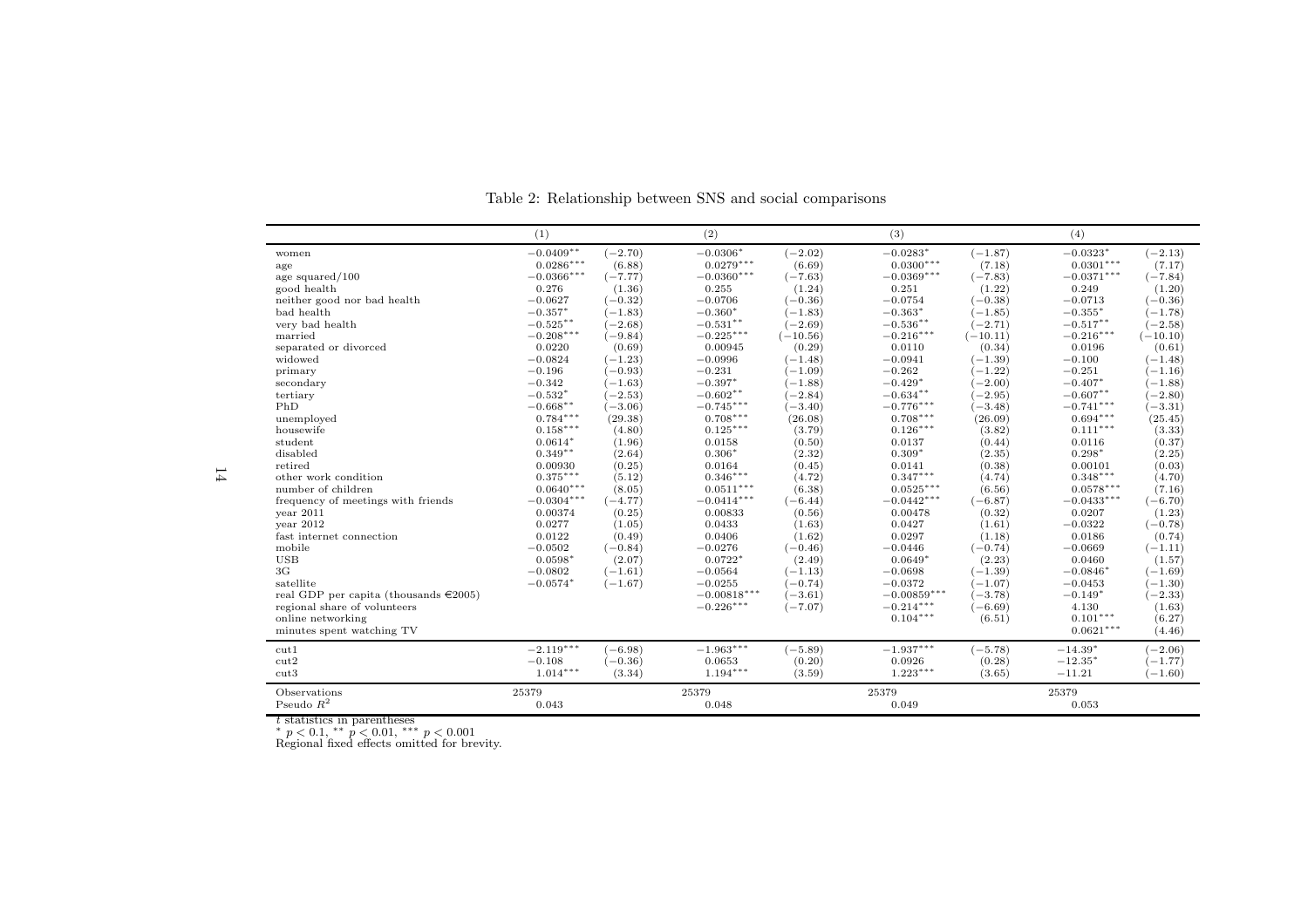|                                             | online networking |           | income dissatisfaction |           |
|---------------------------------------------|-------------------|-----------|------------------------|-----------|
| optic fiber $(\%)$                          | $0.0853*$         | (1.76)    | $-0.0767$              | $(-1.04)$ |
| broadband coverage                          | $0.0595*$         | (1.83)    | $-0.0420$              | $(-0.85)$ |
| women                                       | $-0.0760***$      | $(-4.19)$ | $-0.0137$              | $(-0.88)$ |
| age                                         | $-0.0507***$      | $(-9.30)$ | $0.0426***$            | (8.83)    |
| age squared/100                             | $0.0158**$        | (2.48)    | $-0.0416***$           | $(-8.80)$ |
| good health                                 | 0.0920            | (0.35)    | 0.210                  | (1.04)    |
| neither good nor bad health                 | 0.125             | (0.49)    | $-0.102$               | $(-0.53)$ |
| bad health                                  | 0.0587            | (0.23)    | $-0.360*$              | $(-1.87)$ |
| very bad health                             | 0.101             | (0.40)    | $-0.524**$             | $(-2.71)$ |
| married                                     | $-0.233***$       | $(-9.47)$ | $-0.147***$            | $(-5.53)$ |
| separated or divorced                       | $-0.0173$         | $(-0.45)$ | 0.0292                 | (0.91)    |
| widowed                                     | $-0.147*$         | $(-1.74)$ | $-0.0558$              | $(-0.83)$ |
| primary                                     | $1.346***$        | (3.84)    | $-0.434*$              | $(-1.86)$ |
| secondary                                   | $1.359***$        | (3.88)    | $-0.589**$             | $(-2.52)$ |
| tertiary                                    | $1.378***$        | (3.93)    | $-0.785***$            | $(-3.36)$ |
| PhD                                         | $1.301***$        | (3.66)    | $-0.898***$            | $(-3.76)$ |
| unemployed                                  | 0.0101            | (0.33)    | $0.660***$             | (21.64)   |
| housewife                                   | $-0.0345$         | $(-0.86)$ | $0.113***$             | (3.47)    |
| student                                     | $0.123**$         | (3.25)    | $-0.00331$             | $(-0.11)$ |
| disabled                                    | $-0.0996$         | $(-0.66)$ | $0.304**$              | (2.41)    |
| retired                                     | 0.0450            | (0.89)    | $-0.0113$              | $(-0.31)$ |
| other work condition                        | $-0.0380$         | $(-0.46)$ | $0.340***$             | (4.72)    |
| number of children                          | $-0.0341^{***}$   | $(-3.52)$ | $0.0641***$            | (7.96)    |
| frequency of meetings with friends          | $0.0807***$       | (10.35)   | $-0.0590***$           | $(-8.39)$ |
| year $2011$                                 | $0.0863***$       | (4.14)    | 0.00114                | (0.05)    |
| year 2012                                   | 0.0847            | (1.62)    | $-0.0495$              | $(-0.71)$ |
| minutes spent watching TV                   | $0.0624***$       | (3.85)    | $0.0462**$             | (3.23)    |
| fast internet connection                    | $0.328***$        | (10.35)   | $-0.0501*$             | $(-1.72)$ |
| mobile                                      | $0.504***$        | (7.44)    | $-0.170**$             | $(-2.72)$ |
| <b>USB</b>                                  | $0.233***$        | (6.45)    | $-0.00330$             | $(-0.11)$ |
| 3 <sub>G</sub>                              | $0.397***$        | (6.61)    | $-0.165**$             | $(-3.14)$ |
| satellite                                   | $0.344***$        | (8.18)    | $-0.115**$             | $(-3.08)$ |
| real GDP per capita (thousands $\in 2005$ ) | $0.147*$          | (1.73)    | $-0.174$               | $(-1.34)$ |
| regional share of volunteers                | $-2.308*$         | $(-1.84)$ | 2.333                  | (1.22)    |
| online networking                           |                   |           | $0.754***$             | (5.57)    |
| cut1                                        |                   |           | $-21.54$               | $(-1.17)$ |
| cut2                                        |                   |           | $-19.59$               | $(-1.06)$ |
| cut3                                        |                   |           | $-18.50$               | $-1.00$   |
| Observations                                | 25379             |           | 25379                  |           |
| Wald chi <sup>2</sup>                       |                   |           | 8774.6                 |           |
| J stat                                      |                   |           | 1.548                  |           |
|                                             |                   |           |                        |           |
| Prob > J                                    |                   |           | 0.213                  |           |

Table 3: Income dissatisfaction and use of facebook: IV estimates using CMP

 $\boldsymbol{z}$  statistics in parentheses

\* p < 0.1, \*\* p < 0.05, \*\*\* p < 0.001

Regional fixed effects omitted for brevity.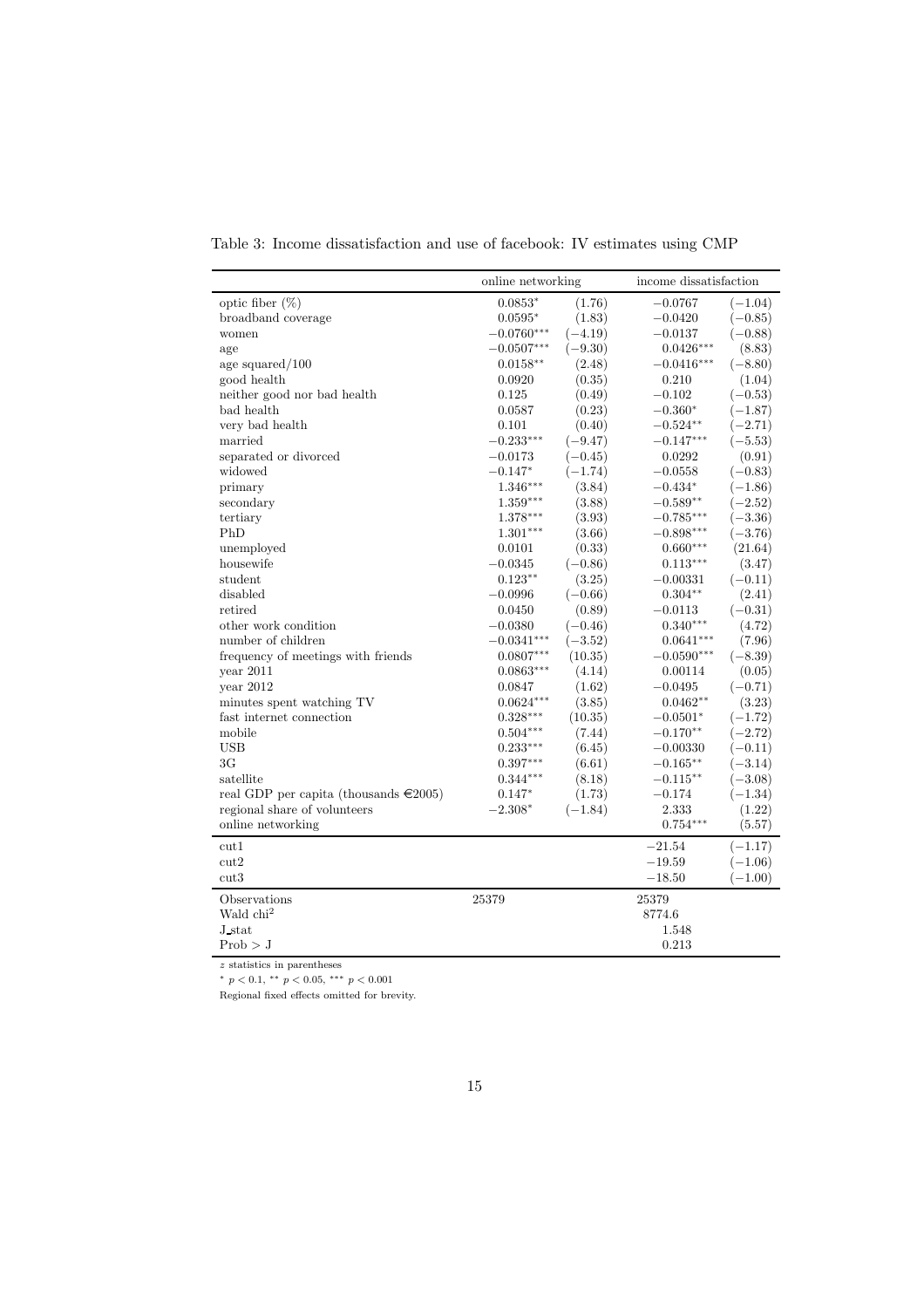Figure 2: Marginal effects of the use of SNS on the probability of being very dissatisfied (upper charts) and very satisfied (lower charts) with own income situation. The charts on the left refer to people who do not use SNS, those on the right refer to the users of social networks.

#### (a) Income dissatisfaction

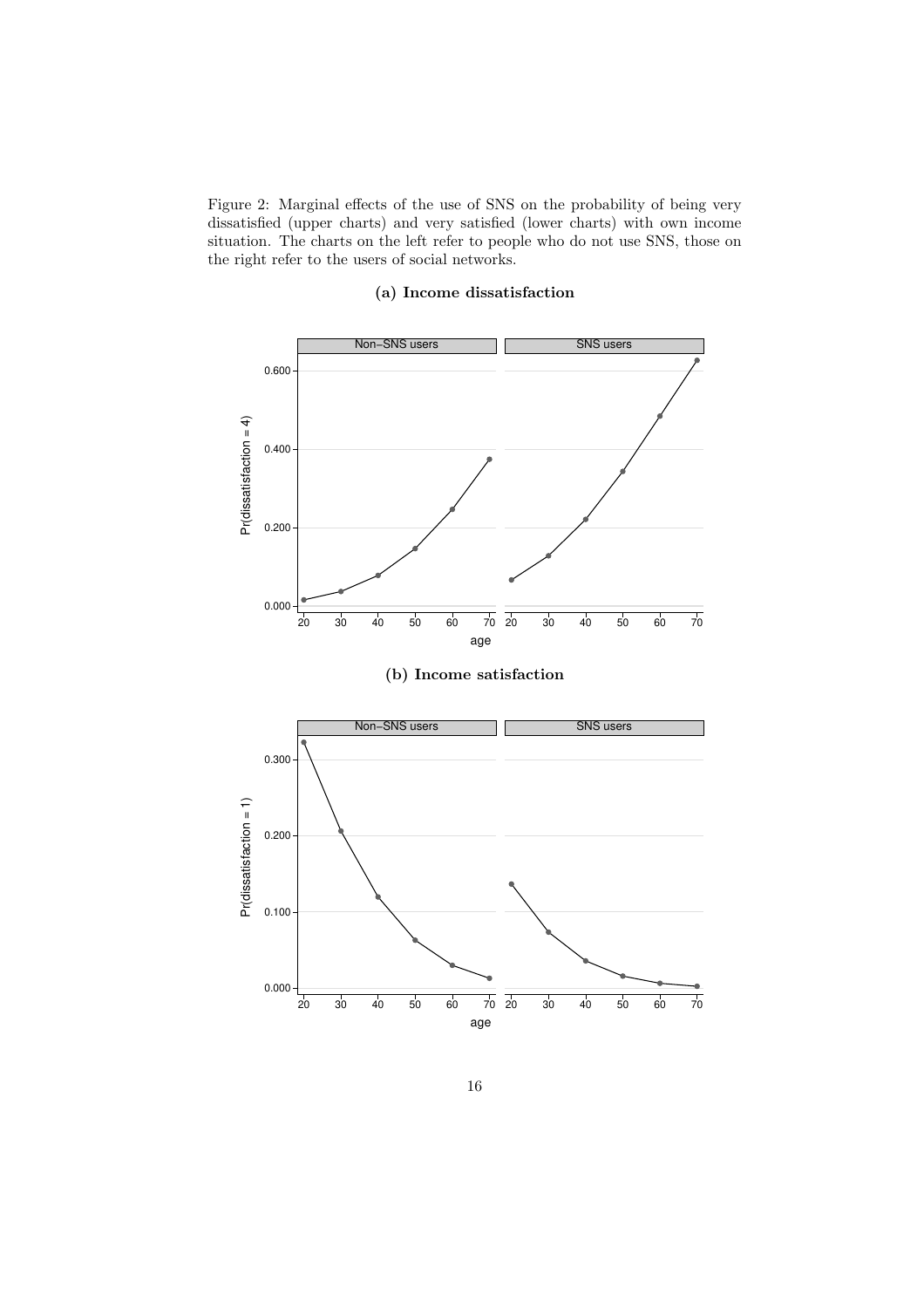| Pr(dissatis factor) | dy/dx      | Std. Err. | P-values |
|---------------------|------------|-----------|----------|
| not at all          | $-0.03***$ | 0.005     | 0.000    |
| a bit               | $-0.24***$ | 0.042     | 0.000    |
| quite               | $0.08***$  | 0.008     | 0.000    |
| a lot               | $0.19***$  | 0.049     | 0.000    |

Table 4: Average marginal effects of the use of SNS on the probability of being dissatisfied with own income.

watching (see figure 3). The chart on the left in figure 3 shows that the marginal effect of TV watching on the probability of being satisfied with own income tends to zero when age increases. Yet, the coefficients are fairly small if compared to those related to the use of SNS. In the latter case we find strong negative effects of using SNS on the probability of being satisfied with own income: for people under the age of 40, using SNS reduces the probability of being satisfied with own income by more than 5% and reaches the maximum of -13% for people in their 20s. For people over 40 years old the same effect is smaller and gets close to the effect of TV watching for people in their 70s.

Figure 3: Marginal effects of the use of SNS and TV watching on the probability to be satisfied (left chart) and dissatisfied (right chart) with own income.



The chart on the right of figure 3 shows the marginal effects of SNS use and TV watching on the probability of being very dissatisfied with own income. In this case we notice a small effect of TV watching which slightly increases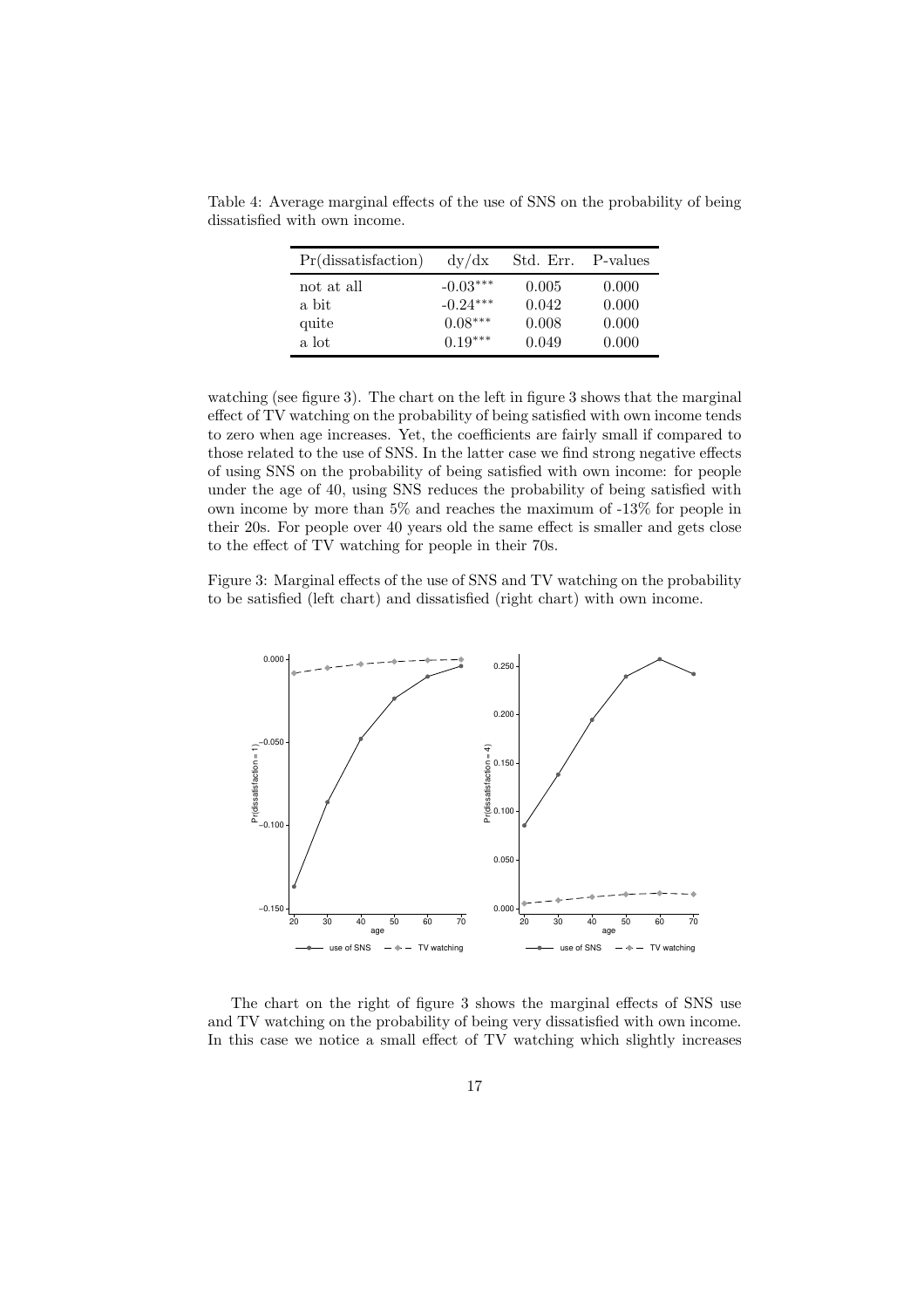with age. On the contrary, marginal effects suggest a strong role of SNS in income dissatisfaction which increases with age up to 60 years old. In other words, using SNS causes an increase of nearly 10% in the probability of declaring to be dissatisfied with own income for people in their 20s. This percentage increases up to nearly 25% for people in their 60s. This result suggests that income dissatisfaction of older people is more susceptible to the influence of SNS than the dissatisfaction of younger people. In sum, our findings support the hypothesis that SNS play a pivotal role in shaping people's comparisons to others.

#### 5 Conclusion

Previous studies have highlighted the role of information in shaping positional concerns. In particular, the literature identified in television watching a vehicle of information about alternative lifestyles that stimulates social comparisons, which, in turn, can be an even more powerful cause of individuals' dissatisfaction with their life.

Our results suggest that online social networks are a powerful source of social comparisons. SNS, in fact, provide users with a volume of personal information that would have been unimaginable before the advent of Facebook, Twitter, and their companions. The power of online social networks in prompting comparisons is due to a number of factors. SNS allow users to monitor the activities and lifestyles not only of numerous friends but also of distant others, such as friends of friends, latent friends, or public figures, whose information would not be accessible without SNS. This information is strongly positively skewed because SNS users tend to over-share their positive life events and emotions and to allow unrestricted viewing of their information – at least when it comes to positive one. As a result, the news feed of platforms like Facebook provides an onslaught of idealized existences that can boost upward comparisons to unprecedented levels.

Even if people may compare themselves with an individual or group that they perceive as superior also as a means of self-improvement, in the hope that self-enhancement will occur, our results suggest that the social comparisons occurring in online social networks may cause frustration and dissatisfaction with income and material possessions, thereby lowering self-regard. This effect is strong and not homogeneous across age. Young people using SNS tend to have a lower probability to be satisfied with their income than older people, while the latter group tends to have higher probabilities of being dissatisfied with own income than younger people. Independently from age, present results document that using SNS is associated to a higher (lower) probability to be dissatisfied (satisfied) with own income.

There are several reasons to treat our findings with prudence. The crosssectional nature of the data employed in the analysis requires caution in advancing a causal interpretation of the estimates. The MHS lacks information about how much time users spend on SNS. It seems reasonable to argue that the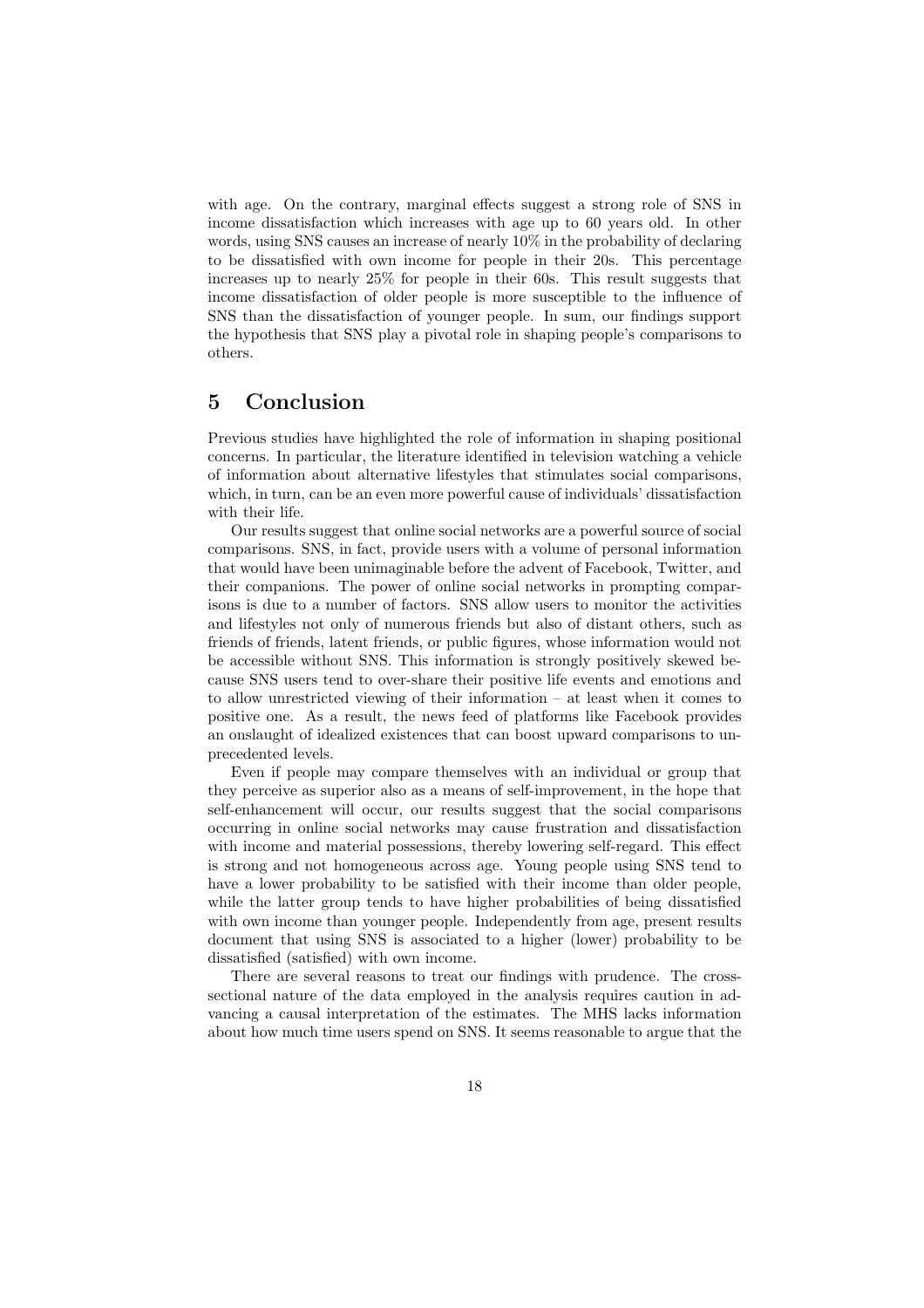more time people spend on platforms like Facebook, the more they assimilate news feed that provide updates, photos, and videos forming the bases for social comparisons. Most importantly, even if we are confident in the validity of our identification strategy, longitudinal data would help to more reliably identifying the effect of online social networks on social comparisons.

Despite these limitations, our study contributes to the literature by providing the first empirical investigation into the possible role of online social networks in social comparisons. The analysis also provides insights about the impact of social globalization – a so far under investigated aspect of globalization – on well-being. Our findings suggest that online social networks are an integral part of the social environment that embeds the economic action of individuals and play a vital role in determining people's satisfaction with their financial situation. Understanding how important economic decisions are made – for example regarding consumption behavior and investments in human capital – requires to deepen our knowledge of the impact of online social networks. The economic, social, and institutional context in which online social networks are used might also be of the greatest importance. Upward comparisons, in fact, might sort different effects depending on the conditions of the society to which SNS users belong. People in transition or fast growing countries may be more confident they will have the possibility to catch up with the standards of living of their online reference groups. In this case, the possibly negative effect of upward comparisons may be mitigated by the hope that an individual and a collective enhancement will occur. People living in developed countries with stagnating economy like Italy, on the other hand, may particularly suffer from the comparison processes related to social globalization. This suggests the need to carry out cross-country research about the possible effects of SNS.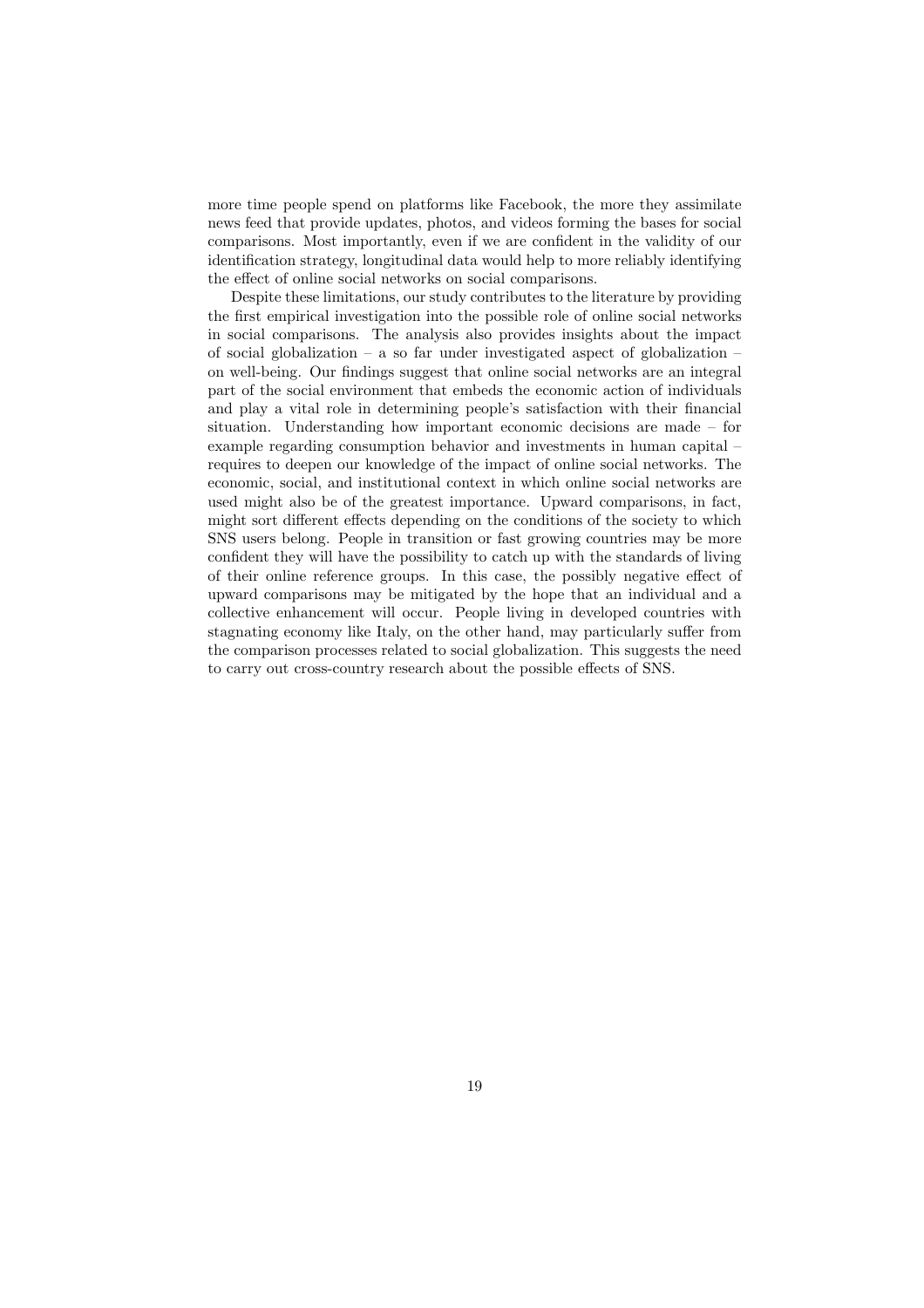### A Average levels of financial dissatisfaction in Italy.

Table 5: Average levels of dissatisfaction with the economic situation in Italy in 2010, 2011 and 2012.

| region                 | 2010  | 2011  | 2012      |
|------------------------|-------|-------|-----------|
| Abruzzo                | 2.627 | 2.603 | 2.714     |
| Basilicata             | 2.657 | 2.748 | 2.820     |
| Calabria               | 2.719 | 2.780 | 2.843     |
| Campania               | 2.757 | 2.780 | 2.922     |
| Emilia Romagna         | 2.512 | 2.477 | 2.616     |
| Friuli Venezia Giulia  | 2.511 | 2.480 | 2.591     |
| Lazio                  | 2.599 | 2.627 | 2.704     |
| Liguria                | 2.520 | 2.544 | 2.591     |
| Lombardia              | 2.510 | 2.490 | 2.629     |
| Marche                 | 2.571 | 2.553 | 2.642     |
| Molise                 | 2.598 | 2.657 | 2.668     |
| Piemonte-Valle d'Aosta | 2.548 | 2.533 | 2.615     |
| Puglia                 | 2.746 | 2.813 | 2.890     |
| Sardegna               | 2.822 | 2.829 | 2.890     |
| Sicilia                | 2.851 | 2.866 | 2.937     |
| Toscana                | 2.612 | 2.574 | 2.667     |
| Trentino Alto Adige    | 2.256 | 2.222 | 2.332     |
| Umbria                 | 2.565 | 2.593 | 2.689     |
| Veneto                 | 2.540 | 2.575 | $2.602\,$ |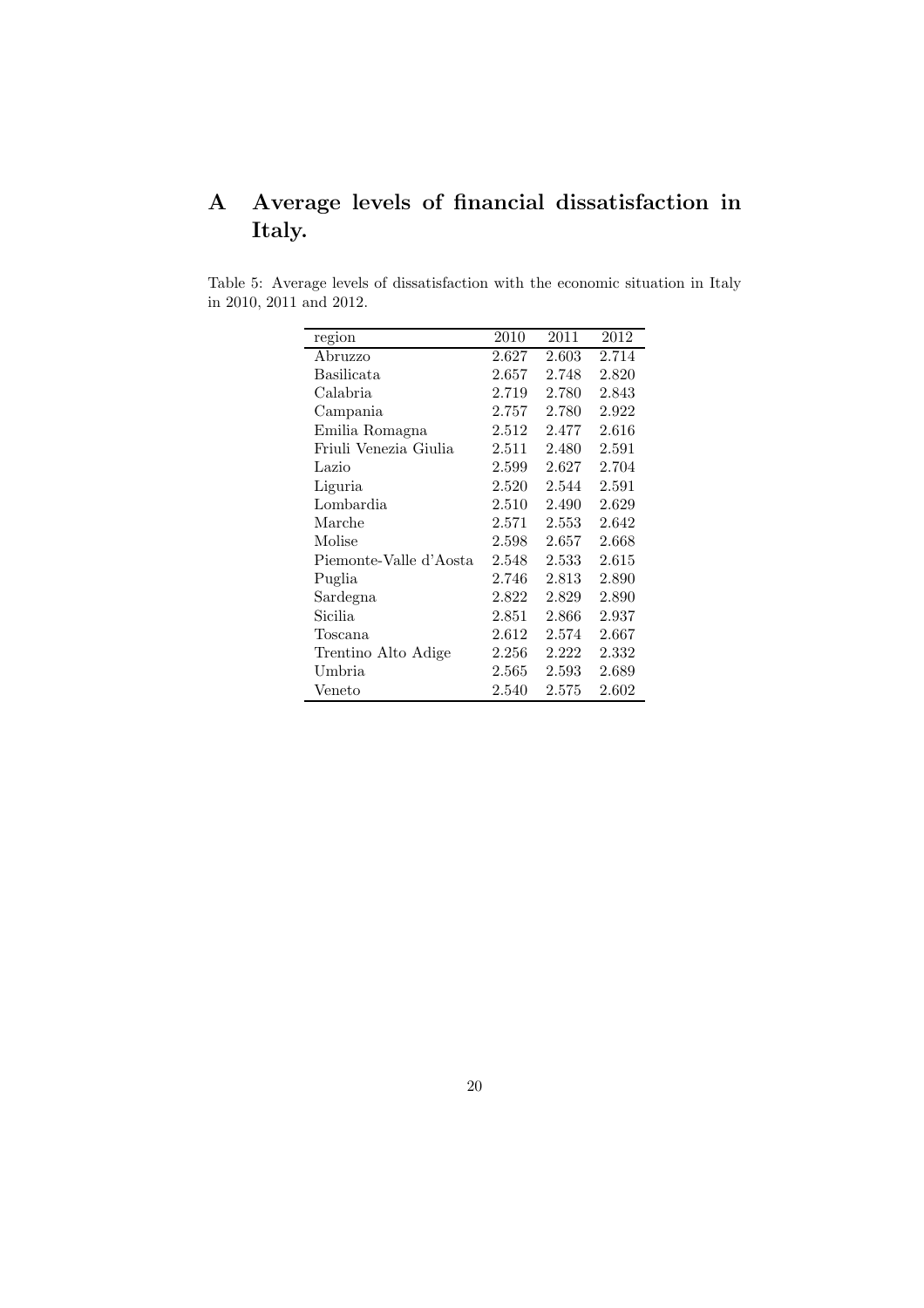

# B Orography and broadband in Italy

Figure 4: Percentage of the population covered by broadband in Italy. Source: Between (2006), p. 17. Darker areas are those with the worst coverage. Green areas have the best coverage.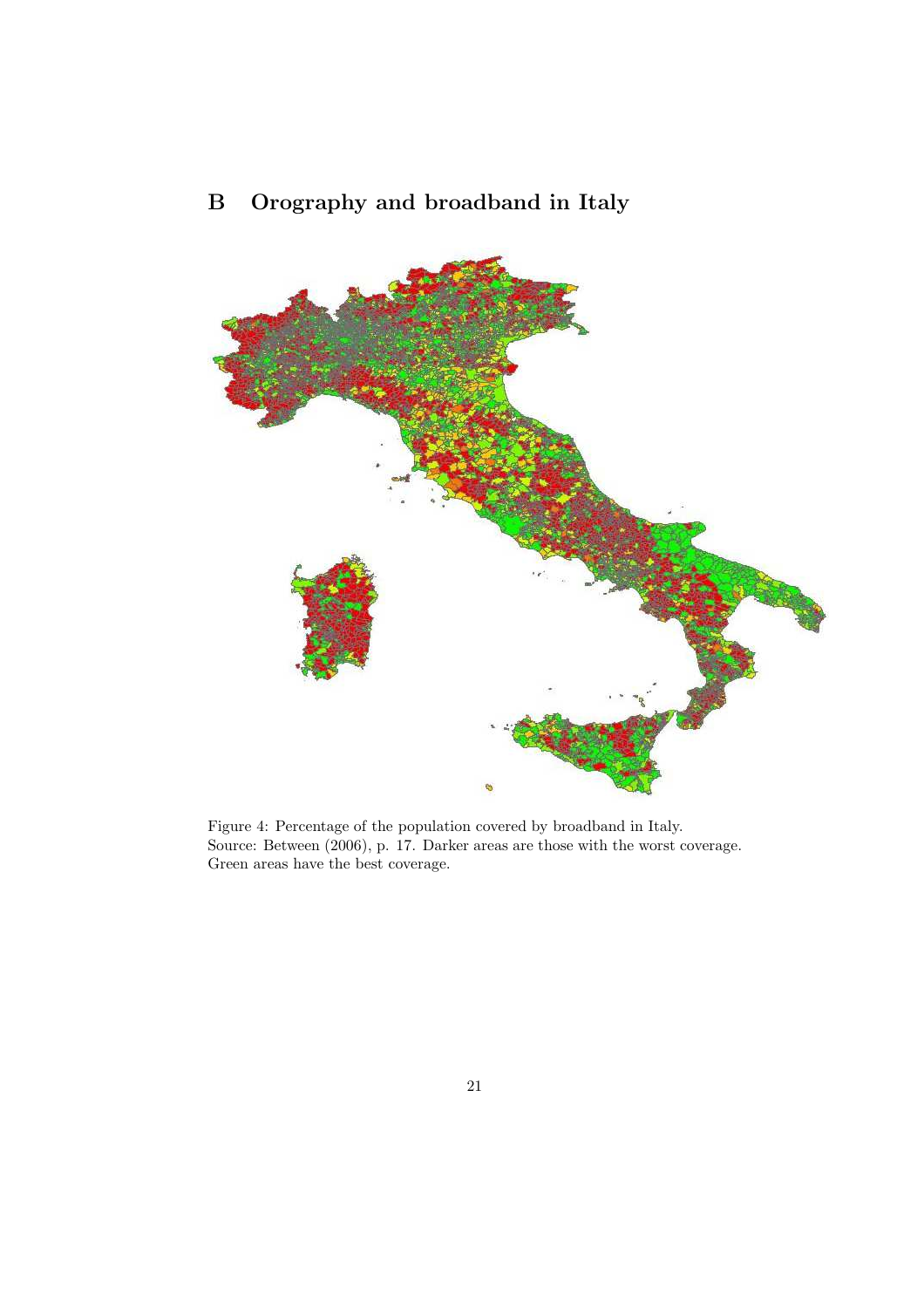

Figure 5: Topographic map of Italy. 22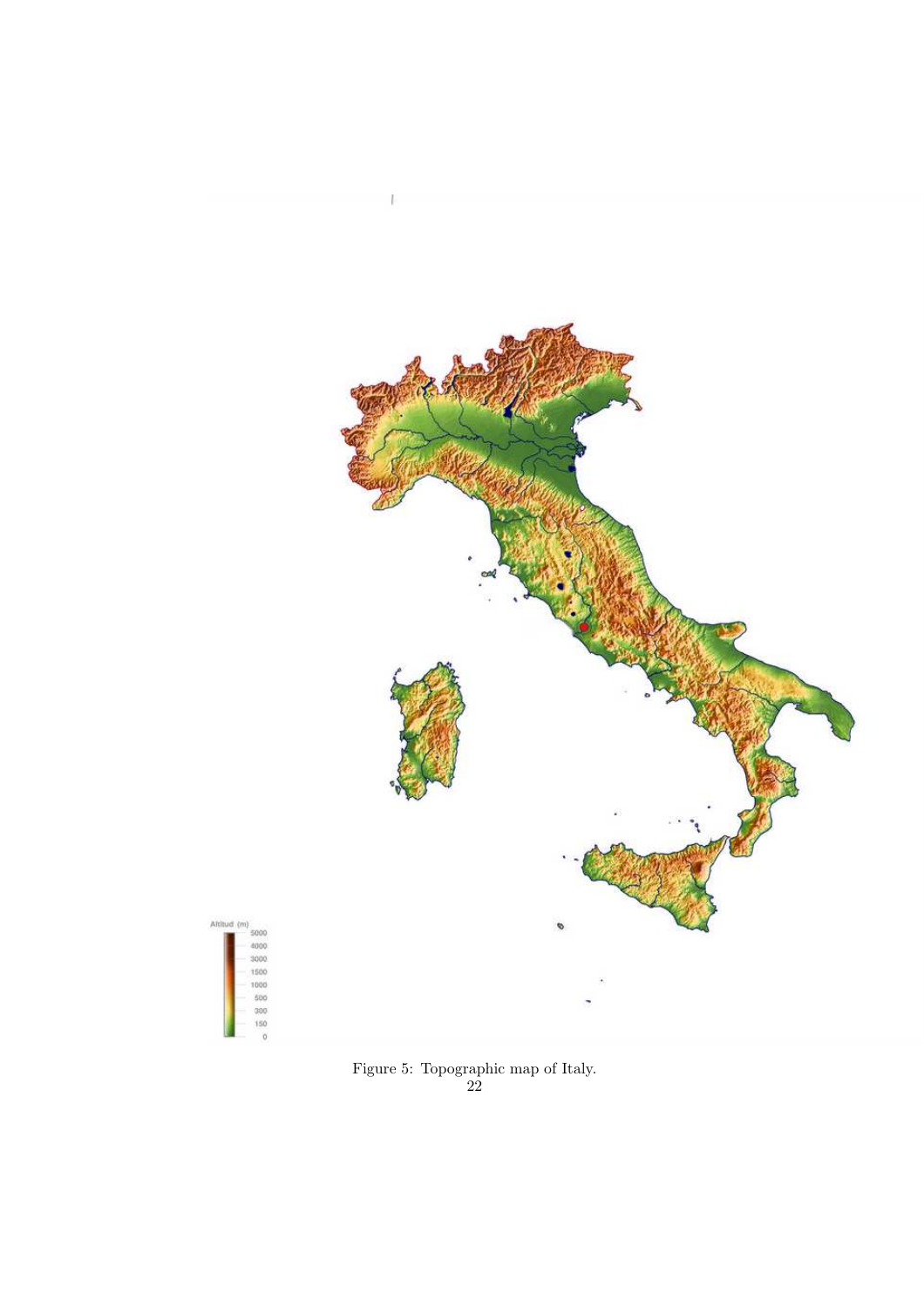### References

- Antoci, A., Sabatini, F., and Sodini, M. (2015). Online and offline social participation and social poverty traps. Can social networks save human relations? Journal of Mathematical Sociology. doi: 10.1080/0022250X.2015.1022278.
- Bentham, J. (1781). An introduction to the principles of morals and legislation. Reprinted Oxford: Clarendon Press, 1907.
- Between (2006). Il punto sulla banda larga in Italia. Osservatorio Banda Larga, Rome.
- Bossert, W. and D'Ambrosio, C. (2006). Reference groups and individual deprivation. Economics Letters, 90(3):421–426.
- Brickman, P. and Bulman, R. J. (1977). Pleasure and pain in social comparison. In J. Suls, Miller, R., editor, Social Comparison Processes: Theoretical and Empirical Perspectives, pages 149–186. Washington, DC: Emisphere.
- Brockmann, H., Delhey, J., Welzel, C., and Yuan, H. (2009). The China puzzle: Falling happiness in a rising economy. Journal of Happiness Studies, 10:387– 405.
- Bruni, L. and Stanca, L. (2006). Income aspirations, television and happiness: Evidence from the World Values Survey. Kyklos, 59(2):209–225.
- Campante, F. R., Durante, R., and Sobbrio, F. (2013). Politics 2.0: The multifaceted effect of broadband internet on political participation. National Bureau of Economic Research, w19029.
- Chou, H.-T. G. and Edge, N. (2012). "they are happier and having better lives than i am": the impact of using facebook on perceptions of others' lives. Cyberpsychology, Behavior, and Social Networking, 15(2):117–121.
- Ciapanna, E. and Sabbatini, D. (2008). La banda larga in Italia. Bank of Italy Occasional Papers, 34.
- Clark, A. E. and Oswald, A. J. (1996). Satisfaction and comparison income. Journal of Public Economics, 61(3):359–381.
- Clark, A. E. and Senik, C. (2010). Who compares to whom? The anatomy of income comparisons in europe. The Economic Journal, 120(544):573–594.
- Cohn, A., Fehr, E., Herrmann, B., and Schneider, F. (2014). Social comparison and effort provision: evidence from a field experiment. Journal of the European Economic Association, 12(4):877–898.
- D'Ambrosio, C. and Frick, J. (2007). Income satisfaction and relative deprivation: An empirical link. Social Indicators Research, 81(3):497–519.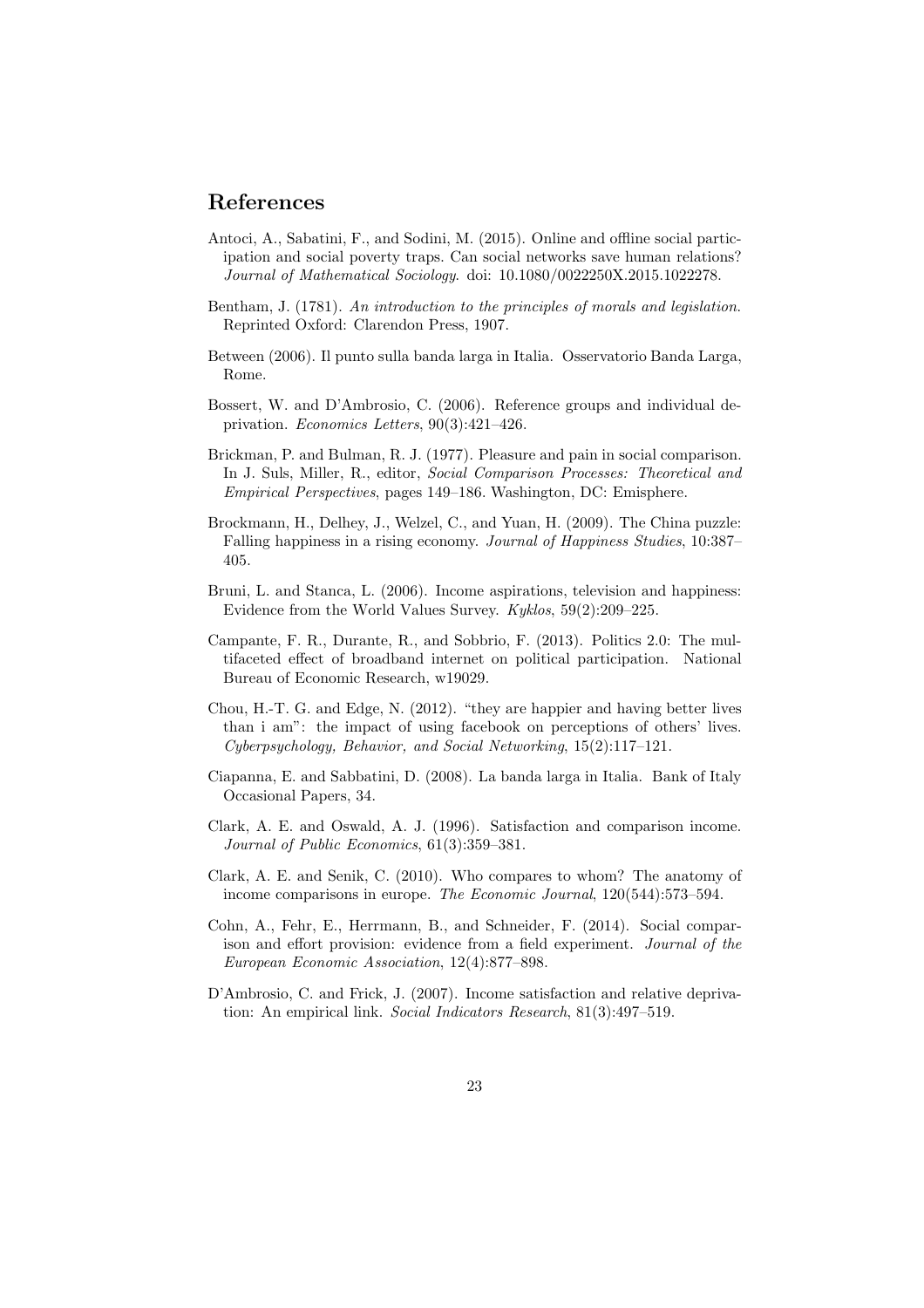- D'Ambrosio, C. and Frick, J. (2012). Individual well-being in a dynamic perspective. Economica, 79:284–302.
- de Vries, D. A. and K¨uhne, R. (2015). Facebook and self-perception: Individual susceptibility to negative social comparison on Facebook. Personality and Individual Differences, 86:217–221.
- Duesenberry, J. (1949). Income, savings and the theory of consumer behaviour. Harvard Univesrity Press, Cambridge, MA.
- Ellison, N. B., Steinfield, C., and Lampe, C. (2007). The benefits of facebook "friends": Social capital and college students' use of online social network sites. Journal of Computer-Mediated Communication, 12(4):1143–1168.
- Ferrer-i Carbonell, A. (2005). Income and well-being: an empirical analysis of the comparison income effect. Journal of Public Economics, 89(5-6):997 – 1019.
- Festinger, L. (1954). A theory of social comparison processes. Human Relations, 7:117–140.
- Gamba, A., Manzoni, E., and Stanca, L. (2014). Social comparison and risk taking behavior. Jena Economic Research Paper, 1.2014.
- Hyll, W. and Schneider, L. (2013). The causal effect of watching tv on material aspirations: Evidence from the "valley of the innocent". Journal of Economic Behavior & Organization, 86:37–51.
- Kahneman, D., Wakker, P. P., and Sarin, R. (1997). Back to bentham? explorations of experienced utility. The Quarterly Journal of Economics, 112(2):375–406.
- Lim, M. and Yang, Y. (2015). Effects of users' envy and shame on social comparison that occurs on social network services. Computers in Human Behavior, 51:300–311.
- Linde, J. and Sonnemans, J. (2012). Social comparison and risky choices. Journal of Risk and Uncertainty, 44(1):45–72.
- Lohmann, S. (2015). Information technologies and subjective well-being: Does the internet raise material aspirations? Oxford Economic Papers, 67(3):740– 759.
- Marx, K. (1847). Wage, labour and capital. Transcripted in the Marx/Engels Internet Archive (marxists.org).
- Pempek, T. A., Yermolayeva, Y. A., and Calvert, S. L. (2009). College students' social networking experiences on facebook. Journal of Applied Developmental Psychology, 30(3):227–238.